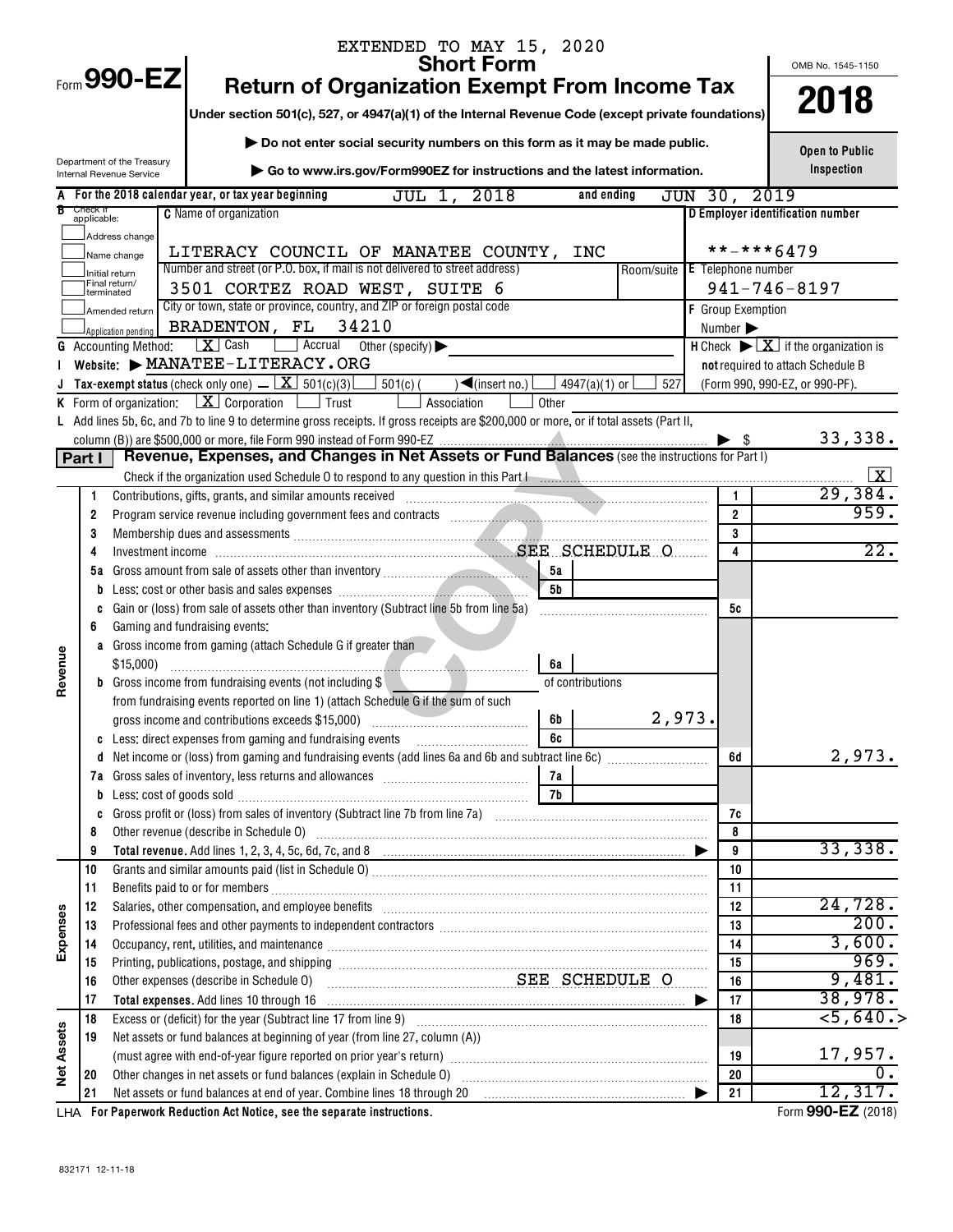|    | LITERACY COUNCIL OF MANATEE COUNTY, INC<br>Form 990-EZ (2018)<br><b>Balance Sheets</b> (see the instructions for Part II)<br><b>Part II</b>                 |                                 |                                            | **-***6479                                 | Page 2                                                     |  |  |  |
|----|-------------------------------------------------------------------------------------------------------------------------------------------------------------|---------------------------------|--------------------------------------------|--------------------------------------------|------------------------------------------------------------|--|--|--|
|    | Check if the organization used Schedule O to respond to any question in this Part II                                                                        |                                 |                                            |                                            | $\vert$ X                                                  |  |  |  |
|    |                                                                                                                                                             |                                 | (A) Beginning of year                      |                                            | (B) End of year                                            |  |  |  |
| 22 |                                                                                                                                                             |                                 | 10, 211.                                   | 22                                         | 3,780.                                                     |  |  |  |
| 23 | Land and buildings [11] with an account of the contract of the contract of the contract of the contract of the                                              |                                 |                                            | 23                                         |                                                            |  |  |  |
| 24 |                                                                                                                                                             | 8,176.<br>24                    | 8,793.                                     |                                            |                                                            |  |  |  |
| 25 |                                                                                                                                                             |                                 | 18,387.                                    | 25                                         | 12,573.                                                    |  |  |  |
| 26 | Total assets<br>Total liabilities (describe in Schedule 0) SEE SCHEDULE O                                                                                   |                                 | 430                                        | 26                                         | 256.                                                       |  |  |  |
| 27 | Net assets or fund balances (line 27 of column (B) must agree with line 21)                                                                                 |                                 | 17,957.                                    | 27                                         | 12,317.                                                    |  |  |  |
|    | Statement of Program Service Accomplishments (see the instructions for Part III)<br>Part III                                                                |                                 |                                            |                                            | <b>Expenses</b>                                            |  |  |  |
|    | Check if the organization used Schedule O to respond to any question in this Part III                                                                       |                                 |                                            | ΙX                                         | (Required for section                                      |  |  |  |
|    | What is the organization's primary exempt purpose? TO TEACH ADULTS TO READ.                                                                                 |                                 |                                            |                                            | $501(c)(3)$ and $501(c)(4)$<br>organizations; optional for |  |  |  |
|    | Describe the organization's program service accomplishments for each of its three largest program services, as measured by expenses. In a clear and concise |                                 |                                            | others.)                                   |                                                            |  |  |  |
|    | manner, describe the services provided, the number of persons benefited, and other relevant information for each program title.                             |                                 |                                            |                                            |                                                            |  |  |  |
|    | 28 SEE SCHEDULE O                                                                                                                                           |                                 |                                            |                                            |                                                            |  |  |  |
|    |                                                                                                                                                             |                                 |                                            |                                            |                                                            |  |  |  |
|    |                                                                                                                                                             |                                 |                                            |                                            |                                                            |  |  |  |
|    | (Grants \$                                                                                                                                                  |                                 |                                            | l28al                                      | 37,477.                                                    |  |  |  |
| 29 |                                                                                                                                                             |                                 |                                            |                                            |                                                            |  |  |  |
|    |                                                                                                                                                             |                                 |                                            |                                            |                                                            |  |  |  |
|    |                                                                                                                                                             |                                 |                                            |                                            |                                                            |  |  |  |
|    | (Grants \$                                                                                                                                                  |                                 |                                            | 129a                                       |                                                            |  |  |  |
| 30 |                                                                                                                                                             |                                 |                                            |                                            |                                                            |  |  |  |
|    |                                                                                                                                                             |                                 |                                            |                                            |                                                            |  |  |  |
|    |                                                                                                                                                             |                                 |                                            |                                            |                                                            |  |  |  |
|    | (Grants \$                                                                                                                                                  |                                 |                                            | 130a                                       |                                                            |  |  |  |
|    |                                                                                                                                                             |                                 |                                            |                                            |                                                            |  |  |  |
|    | (Grants \$                                                                                                                                                  |                                 |                                            | 31a                                        |                                                            |  |  |  |
|    | 32 Total program service expenses (add lines 28a through 31a)                                                                                               |                                 |                                            | 32                                         | 37,477.                                                    |  |  |  |
|    |                                                                                                                                                             |                                 |                                            |                                            |                                                            |  |  |  |
|    | Part IV List of Officers, Directors, Trustees, and Key Employees (list each one even if not compensated - see the instructions for Part IV)                 |                                 |                                            |                                            |                                                            |  |  |  |
|    |                                                                                                                                                             |                                 |                                            |                                            |                                                            |  |  |  |
|    | Check if the organization used Schedule O to respond to any question in this Part IV                                                                        |                                 |                                            |                                            |                                                            |  |  |  |
|    |                                                                                                                                                             | (b) Average hours               | (C) Reportable<br>compensation (Forms      | $(d)$ Health benefits.<br>contributions to | (e) Estimated                                              |  |  |  |
|    | (a) Name and title                                                                                                                                          | per week devoted to<br>position | W-2/1099-MISC)<br>(if not paid, enter -0-) | employee benefit<br>plans, and deferred    | amount of other<br>compensation                            |  |  |  |
|    |                                                                                                                                                             |                                 |                                            | compensation                               |                                                            |  |  |  |
|    | SHERRY EMIGH                                                                                                                                                |                                 |                                            |                                            |                                                            |  |  |  |
|    | PRESIDENT                                                                                                                                                   | 1.00                            | 0.                                         | Ο.                                         | 0.                                                         |  |  |  |
|    | ROBERT JOHNSON                                                                                                                                              |                                 |                                            |                                            |                                                            |  |  |  |
|    | VICE PRESIDENT                                                                                                                                              | 1.00                            | 0.                                         | 0.                                         | $\mathbf 0$ .                                              |  |  |  |
|    | ROGER BOOS                                                                                                                                                  |                                 |                                            |                                            |                                                            |  |  |  |
|    | <b>TREASURER</b>                                                                                                                                            | 2.00                            | 0.                                         | 0.                                         | 0.                                                         |  |  |  |
|    | <b>MAYU FEILDING</b>                                                                                                                                        |                                 |                                            |                                            |                                                            |  |  |  |
|    | <b>SECRETARY</b>                                                                                                                                            | 1.00                            | $\mathbf 0$ .                              | 0.                                         | 0.                                                         |  |  |  |
|    | <b>CAROLYN KAPPENMACHER</b>                                                                                                                                 |                                 |                                            |                                            |                                                            |  |  |  |
|    | <b>DIRECTOR</b>                                                                                                                                             | 1.00                            | $\mathbf 0$ .                              | 0.                                         | 0.                                                         |  |  |  |
|    | DR. PHYLLIS C BROWN                                                                                                                                         |                                 |                                            |                                            |                                                            |  |  |  |
|    | <b>DIRECTOR</b>                                                                                                                                             | 1.00                            | $\mathbf 0$ .                              | 0.                                         | 0.                                                         |  |  |  |
|    | <b>LAURA HELGREN</b>                                                                                                                                        |                                 |                                            |                                            |                                                            |  |  |  |
|    | <b>DIRECTOR</b>                                                                                                                                             | 1.00                            | $\mathbf 0$ .                              | 0.                                         | 0.                                                         |  |  |  |
|    | LILLIAN SANTIAGO BAUZA                                                                                                                                      |                                 |                                            |                                            |                                                            |  |  |  |
|    | <b>EXECUTIVE DIRECTOR</b>                                                                                                                                   | 20.00                           | 5,833.                                     | 0.                                         | 0.                                                         |  |  |  |
|    |                                                                                                                                                             |                                 |                                            |                                            |                                                            |  |  |  |
|    |                                                                                                                                                             |                                 |                                            |                                            |                                                            |  |  |  |
|    |                                                                                                                                                             |                                 |                                            |                                            |                                                            |  |  |  |
|    |                                                                                                                                                             |                                 |                                            |                                            |                                                            |  |  |  |
|    |                                                                                                                                                             |                                 |                                            |                                            |                                                            |  |  |  |
|    |                                                                                                                                                             |                                 |                                            |                                            |                                                            |  |  |  |
|    |                                                                                                                                                             |                                 |                                            |                                            |                                                            |  |  |  |
|    |                                                                                                                                                             |                                 |                                            |                                            |                                                            |  |  |  |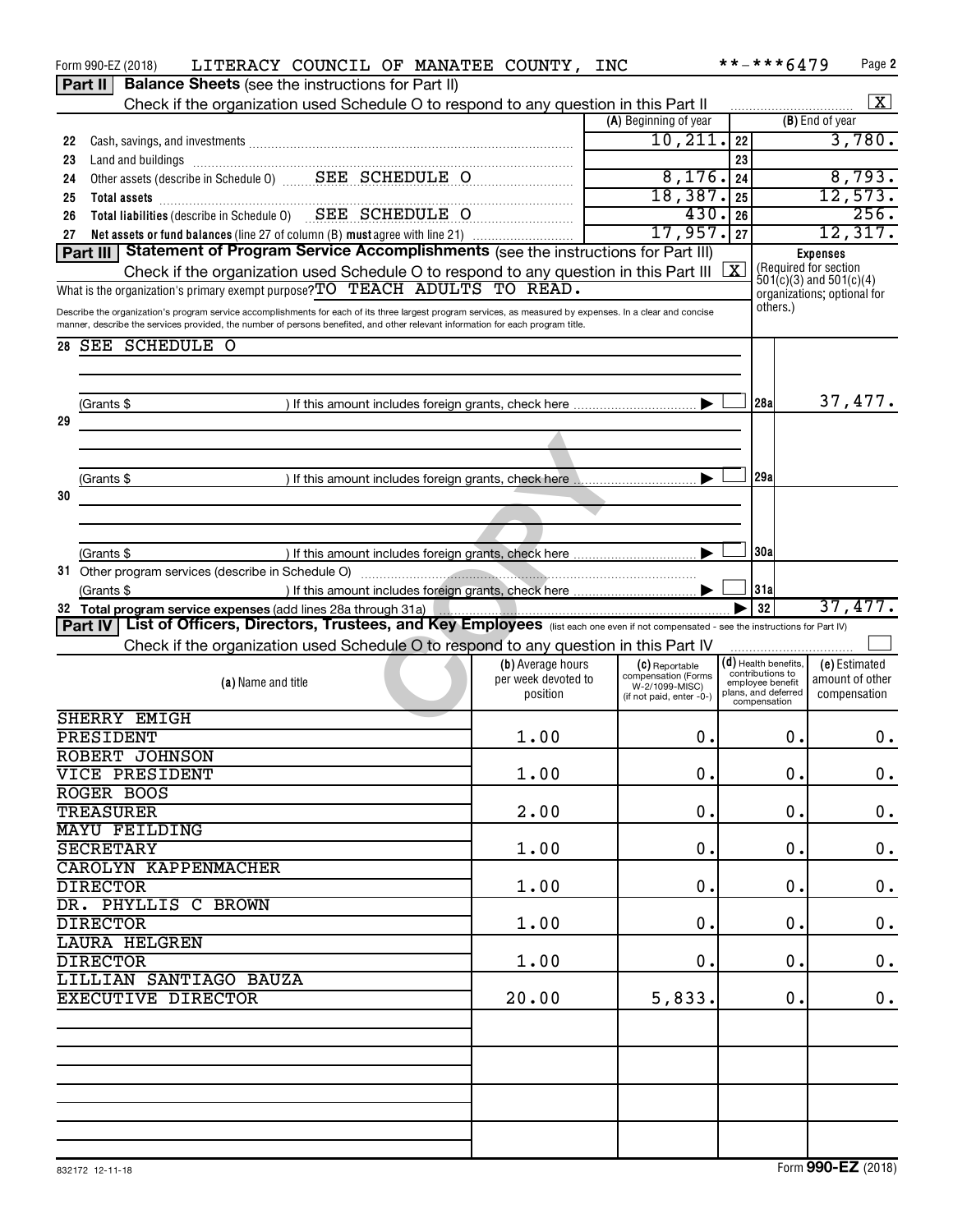| Form 990-EZ (2018) | LITERACY COUNCIL OF MANATEE COUNTY, INC |  |  | **-***6479                                                                                                               | Page |
|--------------------|-----------------------------------------|--|--|--------------------------------------------------------------------------------------------------------------------------|------|
|                    |                                         |  |  | <b>Part V</b> $\vert$ Other Information (Note the Schedule A and personal benefit contract statement requirements in the |      |

|    | instructions for Part V.) Check if the organization used Sch. O to respond to any question in this Part V                                         |                 |         | $\boxed{\textbf{X}}$  |
|----|---------------------------------------------------------------------------------------------------------------------------------------------------|-----------------|---------|-----------------------|
|    |                                                                                                                                                   |                 |         | Yes No                |
| 33 | Did the organization engage in any significant activity not previously reported to the IRS? If "Yes," provide a detailed description of each      |                 |         |                       |
|    | activity in Schedule O                                                                                                                            | 33              |         | x                     |
| 34 | Were any significant changes made to the organizing or governing documents? If "Yes," attach a conformed copy of the amended                      |                 |         |                       |
|    | documents if they reflect a change to the organization's name. Otherwise, explain the change on Schedule O (see instructions)                     | 34              |         | x                     |
|    | 35a Did the organization have unrelated business gross income of \$1,000 or more during the year from business activities (such as those reported |                 |         |                       |
|    |                                                                                                                                                   | 35a             |         | x                     |
|    |                                                                                                                                                   | 35 <sub>b</sub> | N/R     |                       |
|    | c Was the organization a section 501(c)(4), 501(c)(5), or 501(c)(6) organization subject to section 6033(e) notice, reporting, and proxy tax      |                 |         |                       |
|    |                                                                                                                                                   | 35с             |         | x                     |
| 36 | Did the organization undergo a liquidation, dissolution, termination, or significant disposition of net assets during the year? If "Yes,"         |                 |         |                       |
|    |                                                                                                                                                   | 36              |         | х                     |
|    | 37a Enter amount of political expenditures, direct or indirect, as described in the instructions $\Box$ $\Box$ $\Box$<br>0.                       |                 |         |                       |
|    |                                                                                                                                                   | 37 <sub>b</sub> |         | x                     |
|    | 38 a Did the organization borrow from, or make any loans to, any officer, director, trustee, or key employee or were any such loans made          |                 |         |                       |
|    |                                                                                                                                                   | 38a             |         | x                     |
|    | 38 <sub>b</sub><br>N/A                                                                                                                            |                 |         |                       |
|    |                                                                                                                                                   |                 |         |                       |
| 39 | Section 501(c)(7) organizations. Enter:<br>N/A<br>39a                                                                                             |                 |         |                       |
|    | N/A<br>39 <sub>b</sub>                                                                                                                            |                 |         |                       |
|    | <b>b</b> Gross receipts, included on line 9, for public use of club facilities <i>manufacture in the contemporary contemporary</i>                |                 |         |                       |
|    | 40a Section 501(c)(3) organizations. Enter amount of tax imposed on the organization during the year under:                                       |                 |         |                       |
|    | 0.<br>section 4911 $\triangleright$ 0. ; section 4912 $\triangleright$ 0. ; section 4955 $\triangleright$                                         |                 |         |                       |
|    | <b>b</b> Section 501(c)(3), 501(c)(4), and 501(c)(29) organizations. Did the organization engage in any section 4958 excess benefit               |                 |         |                       |
|    | transaction during the year, or did it engage in an excess benefit transaction in a prior year that has not been reported on any                  |                 |         |                       |
|    | of its prior Forms 990 or 990-EZ? If "Yes," complete Schedule L, Part I                                                                           | 40b             |         | x                     |
|    | c Section 501(c)(3), 501(c)(4), and 501(c)(29) organizations. Enter amount of tax imposed on                                                      |                 |         |                       |
|    | 0.<br>organization managers or disqualified persons during the year under sections 4912, 4955, and 4958                                           |                 |         |                       |
|    | d Section 501(c)(3), 501(c)(4), and 501(c)(29) organizations. Enter amount of tax on line 40c reimbursed                                          |                 |         |                       |
|    | 0.<br>by the organization                                                                                                                         |                 |         |                       |
|    | e All organizations. At any time during the tax year, was the organization a party to a prohibited tax shelter                                    |                 |         |                       |
|    | transaction? If "Yes," complete Form 8886-T                                                                                                       | 40e             |         | x                     |
|    | 41 List the states with which a copy of this return is filed $\triangleright$ NONE                                                                |                 |         |                       |
|    | Telephone no. > 941-746-8197<br>42a The organization's books are in care of FIHE ORGANIZATION                                                     |                 |         |                       |
|    | $ZIP + 4$ $\rightarrow$ 34210<br>Located at $>$ 3501 CORTEZ ROAD WEST, SUITE 6, BRADENTON,<br>FL.                                                 |                 |         |                       |
|    | <b>b</b> At any time during the calendar year, did the organization have an interest in or a signature or other authority                         |                 |         |                       |
|    | over a financial account in a foreign country (such as a bank account, securities account, or other financial                                     |                 | Yes  No |                       |
|    | account)?                                                                                                                                         | 42 b            |         | x                     |
|    | If "Yes," enter the name of the foreign country:                                                                                                  |                 |         |                       |
|    | See the instructions for exceptions and filing requirements for FinCEN Form 114, Report of Foreign Bank and Financial Accounts (FBAR).            |                 |         |                       |
|    |                                                                                                                                                   | 42c             |         | х                     |
|    | If "Yes," enter the name of the foreign country:                                                                                                  |                 |         |                       |
| 43 |                                                                                                                                                   |                 |         |                       |
|    |                                                                                                                                                   | N/A             |         |                       |
|    |                                                                                                                                                   |                 |         |                       |
|    |                                                                                                                                                   |                 |         | Yes No                |
|    | 44a Did the organization maintain any donor advised funds during the year? If "Yes," Form 990 must be completed instead of                        |                 |         |                       |
|    | Form 990-EZ                                                                                                                                       | 44a             |         | х                     |
|    | <b>b</b> Did the organization operate one or more hospital facilities during the year? If "Yes," Form 990 must be completed instead               |                 |         |                       |
|    |                                                                                                                                                   | 44b             |         | х                     |
|    |                                                                                                                                                   | 44c             |         | $\overline{\text{X}}$ |
|    | d If "Yes" to line 44c, has the organization filed a Form 720 to report these payments? If "No," provide an explanation                           |                 |         |                       |
|    |                                                                                                                                                   | 44d             |         |                       |
|    |                                                                                                                                                   | 45a             |         | X                     |
|    | <b>b</b> Did the organization receive any payment from or engage in any transaction with a controlled entity within the meaning of section        |                 |         |                       |
|    |                                                                                                                                                   | 45b             |         |                       |

 **990-EZ** Form (2018)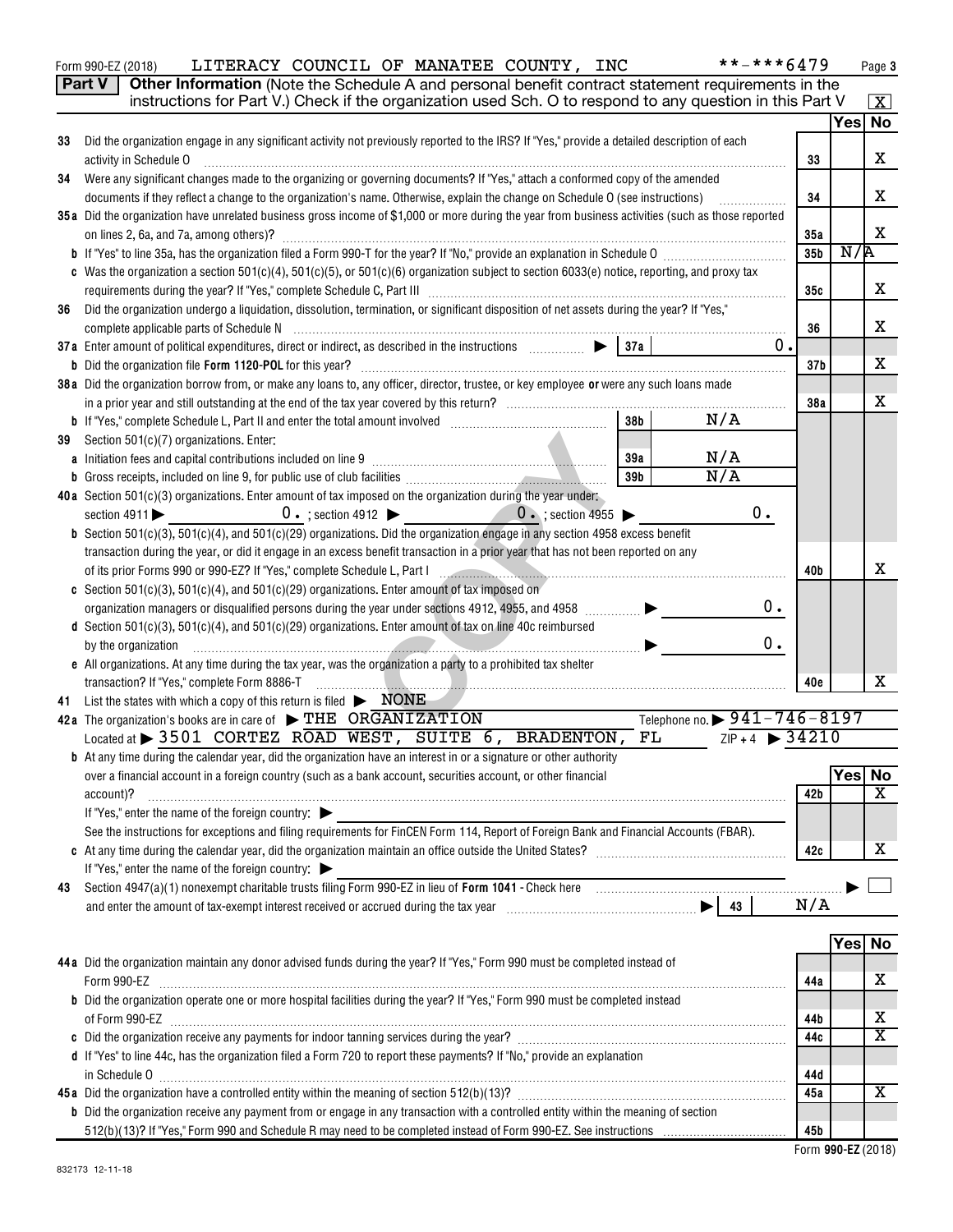| Form 990-EZ (2018)                                                                                                                                                        |                                      | LITERACY COUNCIL OF MANATEE COUNTY, INC                                                                                                                                                                                                                                     |             |  |                      |                     |      |                     |                                       |      | **-***6479                           |                    |                         | Page 4                  |
|---------------------------------------------------------------------------------------------------------------------------------------------------------------------------|--------------------------------------|-----------------------------------------------------------------------------------------------------------------------------------------------------------------------------------------------------------------------------------------------------------------------------|-------------|--|----------------------|---------------------|------|---------------------|---------------------------------------|------|--------------------------------------|--------------------|-------------------------|-------------------------|
|                                                                                                                                                                           |                                      |                                                                                                                                                                                                                                                                             |             |  |                      |                     |      |                     |                                       |      |                                      |                    |                         | Yes No                  |
| 46                                                                                                                                                                        |                                      | Did the organization engage, directly or indirectly, in political campaign activities on behalf of or in opposition to candidates for public office?                                                                                                                        |             |  |                      |                     |      |                     |                                       |      |                                      |                    |                         |                         |
|                                                                                                                                                                           |                                      | If "Yes," complete Schedule C, <u>Part Indiana and announcemman and a series and a series of the series of the schedule C, Part I</u>                                                                                                                                       |             |  |                      |                     |      |                     |                                       |      |                                      | 46                 |                         | x                       |
| Part VI                                                                                                                                                                   |                                      | Section 501(c)(3) Organizations Only                                                                                                                                                                                                                                        |             |  |                      |                     |      |                     |                                       |      |                                      |                    |                         |                         |
|                                                                                                                                                                           |                                      | All section 501(c)(3) organizations must answer questions 47-49b and 52, and complete the tables for lines 50 and 51.                                                                                                                                                       |             |  |                      |                     |      |                     |                                       |      |                                      |                    |                         |                         |
|                                                                                                                                                                           |                                      |                                                                                                                                                                                                                                                                             |             |  |                      |                     |      |                     |                                       |      |                                      |                    |                         |                         |
|                                                                                                                                                                           |                                      |                                                                                                                                                                                                                                                                             |             |  |                      |                     |      |                     |                                       |      |                                      |                    | <b>Yes</b>              | <b>No</b>               |
| 47                                                                                                                                                                        |                                      | Did the organization engage in lobbying activities or have a section 501(h) election in effect during the tax year? If "Yes," complete Sch. C, Part II                                                                                                                      |             |  |                      |                     |      |                     |                                       |      |                                      | 47                 |                         | $\overline{\textbf{X}}$ |
| 48                                                                                                                                                                        |                                      |                                                                                                                                                                                                                                                                             |             |  |                      |                     |      |                     |                                       |      | 48                                   |                    | $\overline{\textbf{x}}$ |                         |
|                                                                                                                                                                           |                                      |                                                                                                                                                                                                                                                                             |             |  |                      |                     |      |                     |                                       |      | 49a                                  |                    | $\overline{\text{x}}$   |                         |
| 49b<br>Complete this table for the organization's five highest compensated employees (other than officers, directors, trustees, and key employees) who each received more |                                      |                                                                                                                                                                                                                                                                             |             |  |                      |                     |      |                     |                                       |      |                                      |                    |                         |                         |
| 50                                                                                                                                                                        |                                      |                                                                                                                                                                                                                                                                             |             |  |                      |                     |      |                     |                                       |      |                                      |                    |                         |                         |
|                                                                                                                                                                           |                                      | than \$100,000 of compensation from the organization. If there is none, enter "None."<br>(a) Name and title of each employee                                                                                                                                                |             |  |                      | (b) Average hours   |      |                     |                                       |      | (d) Health benefits,                 |                    | (e) Estimated           |                         |
|                                                                                                                                                                           |                                      |                                                                                                                                                                                                                                                                             |             |  |                      | per week devoted to |      |                     | (C) Reportable<br>compensation (Forms |      | contributions to<br>employee benefit |                    | amount of other         |                         |
|                                                                                                                                                                           |                                      |                                                                                                                                                                                                                                                                             | <b>NONE</b> |  |                      | position            |      |                     | W-2/1099-MISC)                        |      | plans, and deferred<br>compensation  |                    | compensation            |                         |
|                                                                                                                                                                           |                                      |                                                                                                                                                                                                                                                                             |             |  |                      |                     |      |                     |                                       |      |                                      |                    |                         |                         |
|                                                                                                                                                                           |                                      |                                                                                                                                                                                                                                                                             |             |  |                      |                     |      |                     |                                       |      |                                      |                    |                         |                         |
|                                                                                                                                                                           |                                      |                                                                                                                                                                                                                                                                             |             |  |                      |                     |      |                     |                                       |      |                                      |                    |                         |                         |
|                                                                                                                                                                           |                                      |                                                                                                                                                                                                                                                                             |             |  |                      |                     |      |                     |                                       |      |                                      |                    |                         |                         |
|                                                                                                                                                                           |                                      |                                                                                                                                                                                                                                                                             |             |  |                      |                     |      |                     |                                       |      |                                      |                    |                         |                         |
|                                                                                                                                                                           |                                      |                                                                                                                                                                                                                                                                             |             |  |                      |                     |      |                     |                                       |      |                                      |                    |                         |                         |
|                                                                                                                                                                           |                                      |                                                                                                                                                                                                                                                                             |             |  |                      |                     |      |                     |                                       |      |                                      |                    |                         |                         |
|                                                                                                                                                                           |                                      |                                                                                                                                                                                                                                                                             |             |  |                      |                     |      |                     |                                       |      |                                      |                    |                         |                         |
|                                                                                                                                                                           |                                      |                                                                                                                                                                                                                                                                             |             |  |                      |                     |      |                     |                                       |      |                                      |                    |                         |                         |
|                                                                                                                                                                           |                                      |                                                                                                                                                                                                                                                                             |             |  |                      |                     |      |                     |                                       |      |                                      |                    |                         |                         |
| 51                                                                                                                                                                        |                                      | Complete this table for the organization's five highest compensated independent contractors who each received more than \$100,000 of compensation from the<br>organization. If there is none, enter "None."<br>(a) Name and business address of each independent contractor | NONE        |  |                      |                     |      | (b) Type of service |                                       |      |                                      |                    | (c) Compensation        |                         |
|                                                                                                                                                                           |                                      |                                                                                                                                                                                                                                                                             |             |  |                      |                     |      |                     |                                       |      |                                      |                    |                         |                         |
|                                                                                                                                                                           |                                      |                                                                                                                                                                                                                                                                             |             |  |                      |                     |      |                     |                                       |      |                                      |                    |                         |                         |
|                                                                                                                                                                           |                                      |                                                                                                                                                                                                                                                                             |             |  |                      |                     |      |                     |                                       |      |                                      |                    |                         |                         |
|                                                                                                                                                                           |                                      |                                                                                                                                                                                                                                                                             |             |  |                      |                     |      |                     |                                       |      |                                      |                    |                         |                         |
|                                                                                                                                                                           |                                      |                                                                                                                                                                                                                                                                             |             |  |                      |                     |      |                     |                                       |      |                                      |                    |                         |                         |
|                                                                                                                                                                           |                                      |                                                                                                                                                                                                                                                                             |             |  |                      |                     |      |                     |                                       |      |                                      |                    |                         |                         |
|                                                                                                                                                                           |                                      |                                                                                                                                                                                                                                                                             |             |  |                      |                     |      |                     |                                       |      |                                      |                    |                         |                         |
|                                                                                                                                                                           |                                      |                                                                                                                                                                                                                                                                             |             |  |                      |                     |      |                     |                                       |      |                                      |                    |                         |                         |
|                                                                                                                                                                           |                                      |                                                                                                                                                                                                                                                                             |             |  |                      |                     |      |                     |                                       |      |                                      |                    |                         |                         |
|                                                                                                                                                                           |                                      |                                                                                                                                                                                                                                                                             |             |  |                      |                     |      |                     |                                       |      |                                      |                    |                         |                         |
|                                                                                                                                                                           |                                      | d Total number of other independent contractors each receiving over \$100,000                                                                                                                                                                                               |             |  |                      |                     |      |                     |                                       |      |                                      |                    |                         |                         |
| 52                                                                                                                                                                        | completed Schedule A                 | Did the organization complete Schedule A? Note: All section 501(c)(3) organizations must attach a                                                                                                                                                                           |             |  |                      |                     |      |                     |                                       |      |                                      | $\overline{X}$ Yes |                         | No                      |
|                                                                                                                                                                           |                                      | Under penalties of perjury, I declare that I have examined this return, including accompanying schedules and statements, and to the best of my knowledge and belief, it is                                                                                                  |             |  |                      |                     |      |                     |                                       |      |                                      |                    |                         |                         |
|                                                                                                                                                                           |                                      | true, correct, and complete. Declaration of preparer (other than officer) is based on all information of which preparer has any knowledge.                                                                                                                                  |             |  |                      |                     |      |                     |                                       |      |                                      |                    |                         |                         |
|                                                                                                                                                                           |                                      |                                                                                                                                                                                                                                                                             |             |  |                      |                     |      |                     |                                       |      |                                      |                    |                         |                         |
| Sign                                                                                                                                                                      | Signature of officer                 |                                                                                                                                                                                                                                                                             |             |  |                      |                     |      |                     |                                       | Date |                                      |                    |                         |                         |
| Here                                                                                                                                                                      |                                      | ROGER BOOS, TREASURER                                                                                                                                                                                                                                                       |             |  |                      |                     |      |                     |                                       |      |                                      |                    |                         |                         |
|                                                                                                                                                                           |                                      | Type or print name and title                                                                                                                                                                                                                                                |             |  |                      |                     |      |                     |                                       |      |                                      |                    |                         |                         |
|                                                                                                                                                                           |                                      | Print/Type preparer's name                                                                                                                                                                                                                                                  |             |  | Preparer's signature |                     | Date |                     | Check                                 | it.  | PTIN                                 |                    |                         |                         |
| Paid                                                                                                                                                                      |                                      |                                                                                                                                                                                                                                                                             |             |  |                      |                     |      |                     | self-employed                         |      |                                      |                    |                         |                         |
|                                                                                                                                                                           |                                      |                                                                                                                                                                                                                                                                             |             |  |                      |                     |      |                     |                                       |      |                                      |                    |                         |                         |
| <b>Preparer</b><br><b>Use Only</b>                                                                                                                                        | Firm's name $\blacktriangleright$    |                                                                                                                                                                                                                                                                             |             |  |                      |                     |      |                     | Firm's EIN                            |      |                                      |                    |                         |                         |
|                                                                                                                                                                           | Firm's address $\blacktriangleright$ |                                                                                                                                                                                                                                                                             |             |  |                      |                     |      |                     | Phone no.                             |      |                                      |                    |                         |                         |
|                                                                                                                                                                           |                                      |                                                                                                                                                                                                                                                                             |             |  |                      |                     |      |                     |                                       |      |                                      |                    |                         |                         |
|                                                                                                                                                                           |                                      |                                                                                                                                                                                                                                                                             |             |  |                      |                     |      |                     |                                       |      |                                      | Yes                |                         | No                      |

| Form 990-EZ (2018) |  |
|--------------------|--|
|                    |  |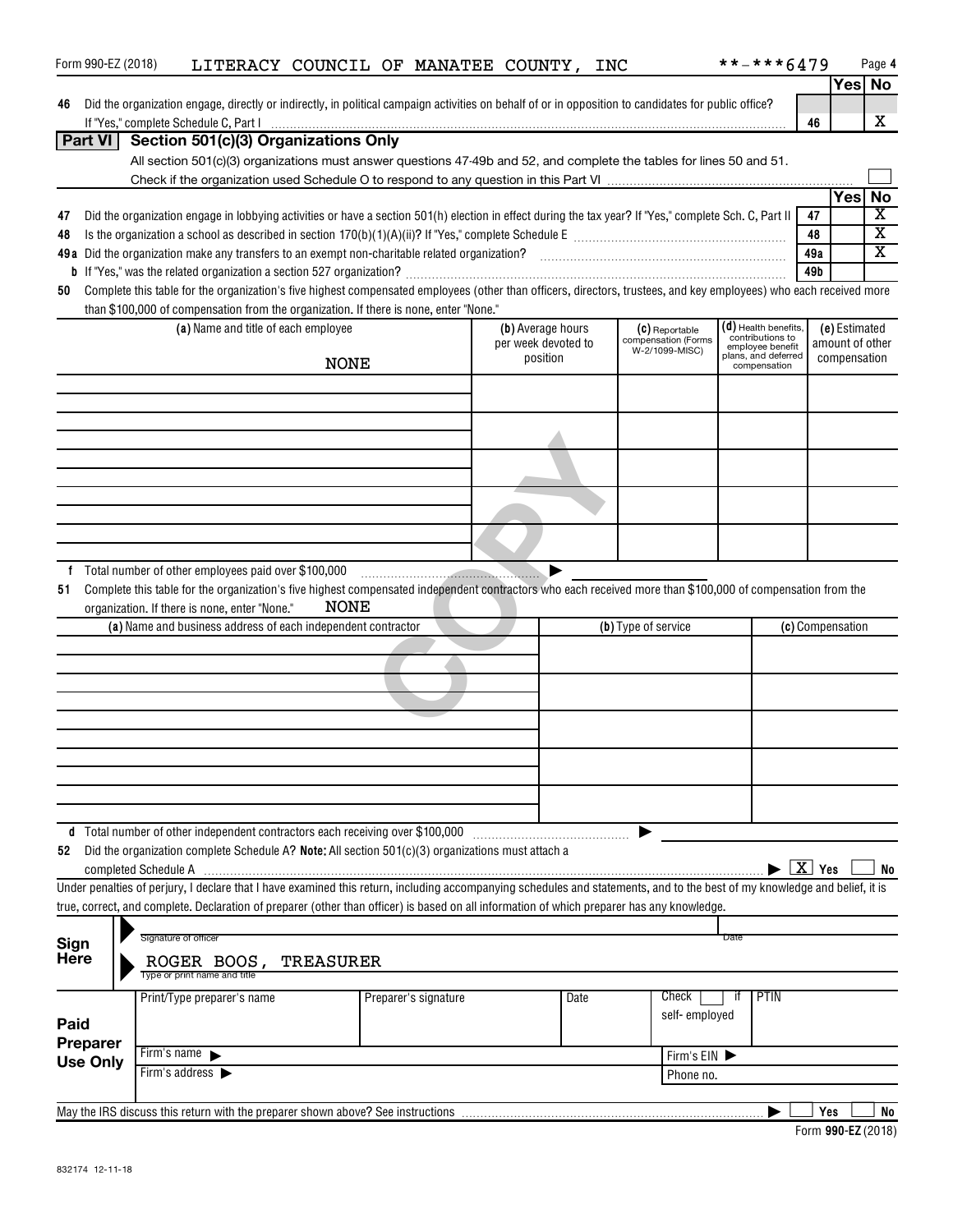Department of the Treasury Internal Revenue Service

| (Form 990 or 990-EZ) |  |  |
|----------------------|--|--|
|                      |  |  |

Form 990 or 990-EZ)<br>
Complete if the organization is a section 501(c)(3) organization or a section<br> **Public Charity Status and Public Support 4947(a)(1) nonexempt charitable trust.**

**| Attach to Form 990 or Form 990-EZ.** 

**| Go to www.irs.gov/Form990 for instructions and the latest information.**

| OMB No. 1545-0047                   |
|-------------------------------------|
| 01                                  |
| <b>Open to Public</b><br>Inspection |
|                                     |

 $\Box$ 

|    |                                                                                                  |                          |                                               |          |  | $\sim$ Go to www.ii s.gov/r ormaso for mad deducts and the latest information.                                                     |  |                                                                |    |                            |                                                                                                                                               |  |
|----|--------------------------------------------------------------------------------------------------|--------------------------|-----------------------------------------------|----------|--|------------------------------------------------------------------------------------------------------------------------------------|--|----------------------------------------------------------------|----|----------------------------|-----------------------------------------------------------------------------------------------------------------------------------------------|--|
|    |                                                                                                  | Name of the organization |                                               |          |  |                                                                                                                                    |  |                                                                |    |                            | <b>Employer identification number</b><br>**-***6479                                                                                           |  |
|    |                                                                                                  |                          |                                               |          |  | LITERACY COUNCIL OF MANATEE COUNTY,                                                                                                |  |                                                                |    | INC                        |                                                                                                                                               |  |
|    | Part I                                                                                           |                          |                                               |          |  | Reason for Public Charity Status (All organizations must complete this part.) See instructions.                                    |  |                                                                |    |                            |                                                                                                                                               |  |
|    |                                                                                                  |                          |                                               |          |  | The organization is not a private foundation because it is: (For lines 1 through 12, check only one box.)                          |  |                                                                |    |                            |                                                                                                                                               |  |
| 1. |                                                                                                  |                          |                                               |          |  | A church, convention of churches, or association of churches described in section 170(b)(1)(A)(i).                                 |  |                                                                |    |                            |                                                                                                                                               |  |
| 2  |                                                                                                  |                          |                                               |          |  | A school described in section 170(b)(1)(A)(ii). (Attach Schedule E (Form 990 or 990-EZ).)                                          |  |                                                                |    |                            |                                                                                                                                               |  |
| 3  |                                                                                                  |                          |                                               |          |  | A hospital or a cooperative hospital service organization described in section 170(b)(1)(A)(iii).                                  |  |                                                                |    |                            |                                                                                                                                               |  |
| 4  |                                                                                                  |                          |                                               |          |  |                                                                                                                                    |  |                                                                |    |                            | A medical research organization operated in conjunction with a hospital described in section 170(b)(1)(A)(iii). Enter the hospital's name,    |  |
|    |                                                                                                  | city, and state:         |                                               |          |  |                                                                                                                                    |  |                                                                |    |                            |                                                                                                                                               |  |
| 5  |                                                                                                  |                          |                                               |          |  | An organization operated for the benefit of a college or university owned or operated by a governmental unit described in          |  |                                                                |    |                            |                                                                                                                                               |  |
|    |                                                                                                  |                          | section 170(b)(1)(A)(iv). (Complete Part II.) |          |  |                                                                                                                                    |  |                                                                |    |                            |                                                                                                                                               |  |
| 6  | A federal, state, or local government or governmental unit described in section 170(b)(1)(A)(v). |                          |                                               |          |  |                                                                                                                                    |  |                                                                |    |                            |                                                                                                                                               |  |
| 7  | <u>  X  </u>                                                                                     |                          |                                               |          |  |                                                                                                                                    |  |                                                                |    |                            | An organization that normally receives a substantial part of its support from a governmental unit or from the general public described in     |  |
|    |                                                                                                  |                          | section 170(b)(1)(A)(vi). (Complete Part II.) |          |  |                                                                                                                                    |  |                                                                |    |                            |                                                                                                                                               |  |
| 8  |                                                                                                  |                          |                                               |          |  | A community trust described in section 170(b)(1)(A)(vi). (Complete Part II.)                                                       |  |                                                                |    |                            |                                                                                                                                               |  |
| 9  |                                                                                                  |                          |                                               |          |  | An agricultural research organization described in section 170(b)(1)(A)(ix) operated in conjunction with a land-grant college      |  |                                                                |    |                            |                                                                                                                                               |  |
|    |                                                                                                  |                          |                                               |          |  | or university or a non-land-grant college of agriculture (see instructions). Enter the name, city, and state of the college or     |  |                                                                |    |                            |                                                                                                                                               |  |
|    |                                                                                                  | university:              |                                               |          |  |                                                                                                                                    |  |                                                                |    |                            |                                                                                                                                               |  |
| 10 |                                                                                                  |                          |                                               |          |  |                                                                                                                                    |  |                                                                |    |                            | An organization that normally receives: (1) more than 33 1/3% of its support from contributions, membership fees, and gross receipts from     |  |
|    |                                                                                                  |                          |                                               |          |  |                                                                                                                                    |  |                                                                |    |                            | activities related to its exempt functions - subject to certain exceptions, and (2) no more than 33 1/3% of its support from gross investment |  |
|    |                                                                                                  |                          |                                               |          |  |                                                                                                                                    |  |                                                                |    |                            | income and unrelated business taxable income (less section 511 tax) from businesses acquired by the organization after June 30, 1975.         |  |
|    |                                                                                                  |                          | See section 509(a)(2). (Complete Part III.)   |          |  |                                                                                                                                    |  |                                                                |    |                            |                                                                                                                                               |  |
| 11 |                                                                                                  |                          |                                               |          |  | An organization organized and operated exclusively to test for public safety. See section 509(a)(4).                               |  |                                                                |    |                            |                                                                                                                                               |  |
| 12 |                                                                                                  |                          |                                               |          |  |                                                                                                                                    |  |                                                                |    |                            | An organization organized and operated exclusively for the benefit of, to perform the functions of, or to carry out the purposes of one or    |  |
|    |                                                                                                  |                          |                                               |          |  | more publicly supported organizations described in section 509(a)(1) or section 509(a)(2). See section 509(a)(3). Check the box in |  |                                                                |    |                            |                                                                                                                                               |  |
|    |                                                                                                  |                          |                                               |          |  | lines 12a through 12d that describes the type of supporting organization and complete lines 12e, 12f, and 12g.                     |  |                                                                |    |                            |                                                                                                                                               |  |
| а  |                                                                                                  |                          |                                               |          |  | Type I. A supporting organization operated, supervised, or controlled by its supported organization(s), typically by giving        |  |                                                                |    |                            |                                                                                                                                               |  |
|    |                                                                                                  |                          |                                               |          |  | the supported organization(s) the power to regularly appoint or elect a majority of the directors or trustees of the supporting    |  |                                                                |    |                            |                                                                                                                                               |  |
|    |                                                                                                  |                          |                                               |          |  | organization. You must complete Part IV, Sections A and B.                                                                         |  |                                                                |    |                            |                                                                                                                                               |  |
| b  |                                                                                                  |                          |                                               |          |  | Type II. A supporting organization supervised or controlled in connection with its supported organization(s), by having            |  |                                                                |    |                            |                                                                                                                                               |  |
|    |                                                                                                  |                          |                                               |          |  | control or management of the supporting organization vested in the same persons that control or manage the supported               |  |                                                                |    |                            |                                                                                                                                               |  |
|    |                                                                                                  |                          |                                               |          |  | organization(s). You must complete Part IV, Sections A and C.                                                                      |  |                                                                |    |                            |                                                                                                                                               |  |
| с  |                                                                                                  |                          |                                               |          |  | Type III functionally integrated. A supporting organization operated in connection with, and functionally integrated with,         |  |                                                                |    |                            |                                                                                                                                               |  |
|    |                                                                                                  |                          |                                               |          |  | its supported organization(s) (see instructions). You must complete Part IV, Sections A, D, and E.                                 |  |                                                                |    |                            |                                                                                                                                               |  |
| d  |                                                                                                  |                          |                                               |          |  | Type III non-functionally integrated. A supporting organization operated in connection with its supported organization(s)          |  |                                                                |    |                            |                                                                                                                                               |  |
|    |                                                                                                  |                          |                                               |          |  | that is not functionally integrated. The organization generally must satisfy a distribution requirement and an attentiveness       |  |                                                                |    |                            |                                                                                                                                               |  |
|    |                                                                                                  |                          |                                               |          |  | requirement (see instructions). You must complete Part IV, Sections A and D, and Part V.                                           |  |                                                                |    |                            |                                                                                                                                               |  |
| е  |                                                                                                  |                          |                                               |          |  | Check this box if the organization received a written determination from the IRS that it is a Type I, Type II, Type III            |  |                                                                |    |                            |                                                                                                                                               |  |
|    |                                                                                                  |                          |                                               |          |  | functionally integrated, or Type III non-functionally integrated supporting organization.                                          |  |                                                                |    |                            |                                                                                                                                               |  |
| f  |                                                                                                  |                          | Enter the number of supported organizations   |          |  |                                                                                                                                    |  |                                                                |    |                            |                                                                                                                                               |  |
| a  |                                                                                                  |                          |                                               |          |  | Provide the following information about the supported organization(s).                                                             |  |                                                                |    |                            |                                                                                                                                               |  |
|    |                                                                                                  | (i) Name of supported    |                                               | (ii) EIN |  | (iii) Type of organization                                                                                                         |  | (iv) Is the organization listed<br>in your governing document? |    | (v) Amount of monetary     | (vi) Amount of other                                                                                                                          |  |
|    |                                                                                                  | organization             |                                               |          |  | (described on lines 1-10<br>above (see instructions))                                                                              |  | Yes                                                            | No | support (see instructions) | support (see instructions)                                                                                                                    |  |
|    |                                                                                                  |                          |                                               |          |  |                                                                                                                                    |  |                                                                |    |                            |                                                                                                                                               |  |
|    |                                                                                                  |                          |                                               |          |  |                                                                                                                                    |  |                                                                |    |                            |                                                                                                                                               |  |
|    |                                                                                                  |                          |                                               |          |  |                                                                                                                                    |  |                                                                |    |                            |                                                                                                                                               |  |
|    |                                                                                                  |                          |                                               |          |  |                                                                                                                                    |  |                                                                |    |                            |                                                                                                                                               |  |
|    |                                                                                                  |                          |                                               |          |  |                                                                                                                                    |  |                                                                |    |                            |                                                                                                                                               |  |
|    |                                                                                                  |                          |                                               |          |  |                                                                                                                                    |  |                                                                |    |                            |                                                                                                                                               |  |
|    |                                                                                                  |                          |                                               |          |  |                                                                                                                                    |  |                                                                |    |                            |                                                                                                                                               |  |
|    |                                                                                                  |                          |                                               |          |  |                                                                                                                                    |  |                                                                |    |                            |                                                                                                                                               |  |
|    |                                                                                                  |                          |                                               |          |  |                                                                                                                                    |  |                                                                |    |                            |                                                                                                                                               |  |
|    |                                                                                                  |                          |                                               |          |  |                                                                                                                                    |  |                                                                |    |                            |                                                                                                                                               |  |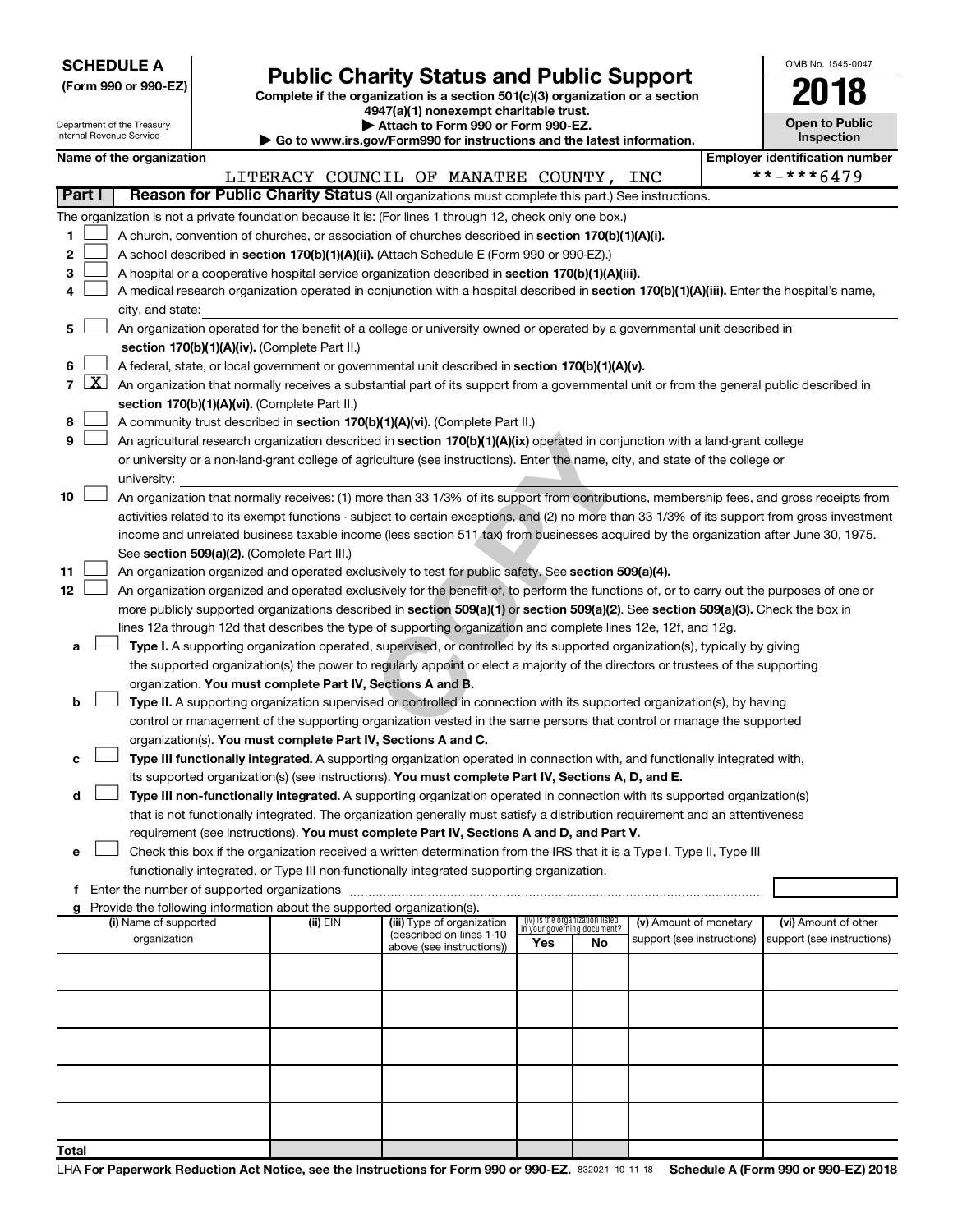#### Schedule A (Form 990 or 990-EZ) 2018 LITERACY COUNCIL OF MANATEE COUNTY, INC \*\*-\*\*\*6479  $_{\sf Page\,2}$ **Part II Support Schedule for Organizations Described in Sections 170(b)(1)(A)(iv) and 170(b)(1)(A)(vi)**

(Complete only if you checked the box on line 5, 7, or 8 of Part I or if the organization failed to qualify under Part III. If the organization fails to qualify under the tests listed below, please complete Part III.)

|    | <b>Section A. Public Support</b>                                                                                                                                                                                              |          |                        |            |                     |                       |                                          |
|----|-------------------------------------------------------------------------------------------------------------------------------------------------------------------------------------------------------------------------------|----------|------------------------|------------|---------------------|-----------------------|------------------------------------------|
|    | Calendar year (or fiscal year beginning in)                                                                                                                                                                                   | (a) 2014 | $(b)$ 2015             | $(c)$ 2016 | $(d)$ 2017          | $(e)$ 2018            | (f) Total                                |
|    | 1 Gifts, grants, contributions, and                                                                                                                                                                                           |          |                        |            |                     |                       |                                          |
|    | membership fees received. (Do not                                                                                                                                                                                             |          |                        |            |                     |                       |                                          |
|    | include any "unusual grants.")                                                                                                                                                                                                | 40,357.  | 21,289.                | 32,133.    | 24,590.             | 33, 316.              | 151,685.                                 |
|    | 2 Tax revenues levied for the organ-                                                                                                                                                                                          |          |                        |            |                     |                       |                                          |
|    | ization's benefit and either paid to                                                                                                                                                                                          |          |                        |            |                     |                       |                                          |
|    | or expended on its behalf                                                                                                                                                                                                     |          |                        |            |                     |                       |                                          |
|    | 3 The value of services or facilities                                                                                                                                                                                         |          |                        |            |                     |                       |                                          |
|    | furnished by a governmental unit to                                                                                                                                                                                           |          |                        |            |                     |                       |                                          |
|    | the organization without charge                                                                                                                                                                                               |          |                        |            |                     |                       |                                          |
|    | 4 Total. Add lines 1 through 3                                                                                                                                                                                                | 40,357.  | 21,289.                | 32, 133.   | 24,590.             | 33,316.               | 151,685.                                 |
|    | 5 The portion of total contributions                                                                                                                                                                                          |          |                        |            |                     |                       |                                          |
|    | by each person (other than a                                                                                                                                                                                                  |          |                        |            |                     |                       |                                          |
|    | governmental unit or publicly                                                                                                                                                                                                 |          |                        |            |                     |                       |                                          |
|    | supported organization) included                                                                                                                                                                                              |          |                        |            |                     |                       |                                          |
|    | on line 1 that exceeds 2% of the                                                                                                                                                                                              |          |                        |            |                     |                       |                                          |
|    | amount shown on line 11,                                                                                                                                                                                                      |          |                        |            |                     |                       |                                          |
|    | column (f)                                                                                                                                                                                                                    |          |                        |            |                     |                       |                                          |
|    | 6 Public support. Subtract line 5 from line 4.                                                                                                                                                                                |          |                        |            |                     |                       | 151,685.                                 |
|    | <b>Section B. Total Support</b>                                                                                                                                                                                               |          |                        |            |                     |                       |                                          |
|    | Calendar year (or fiscal year beginning in)                                                                                                                                                                                   | (a) 2014 | (b) 2015               | $(c)$ 2016 | $(d)$ 2017          | (e) 2018              | (f) Total                                |
|    | <b>7</b> Amounts from line 4                                                                                                                                                                                                  | 40,357.  | $\overline{21}$ , 289. | 32,133.    | $\overline{24,590}$ | $\overline{33,316}$ . | 151,685.                                 |
|    | 8 Gross income from interest,                                                                                                                                                                                                 |          |                        |            |                     |                       |                                          |
|    | dividends, payments received on                                                                                                                                                                                               |          |                        |            |                     |                       |                                          |
|    | securities loans, rents, royalties,                                                                                                                                                                                           |          |                        |            |                     |                       |                                          |
|    | and income from similar sources                                                                                                                                                                                               |          |                        | 48.        | 29.                 | 22.                   | 99.                                      |
| 9. | Net income from unrelated business                                                                                                                                                                                            |          |                        |            |                     |                       |                                          |
|    | activities, whether or not the                                                                                                                                                                                                |          |                        |            |                     |                       |                                          |
|    | business is regularly carried on                                                                                                                                                                                              |          |                        |            |                     |                       |                                          |
|    | 10 Other income. Do not include gain                                                                                                                                                                                          |          |                        |            |                     |                       |                                          |
|    | or loss from the sale of capital                                                                                                                                                                                              |          |                        |            |                     |                       |                                          |
|    | assets (Explain in Part VI.)                                                                                                                                                                                                  |          |                        |            |                     |                       |                                          |
|    | 11 Total support. Add lines 7 through 10                                                                                                                                                                                      |          |                        |            |                     |                       | 151,784.                                 |
|    | 12 Gross receipts from related activities, etc. (see instructions)                                                                                                                                                            |          |                        |            |                     | 12                    |                                          |
|    | 13 First five years. If the Form 990 is for the organization's first, second, third, fourth, or fifth tax year as a section 501(c)(3)                                                                                         |          |                        |            |                     |                       |                                          |
|    | organization, check this box and stop here                                                                                                                                                                                    |          |                        |            |                     |                       |                                          |
|    | <b>Section C. Computation of Public Support Percentage</b>                                                                                                                                                                    |          |                        |            |                     |                       |                                          |
|    |                                                                                                                                                                                                                               |          |                        |            |                     | 14                    | 99.93<br>%                               |
|    |                                                                                                                                                                                                                               |          |                        |            |                     | 15                    | 99.95<br>%                               |
|    | 16a 33 1/3% support test - 2018. If the organization did not check the box on line 13, and line 14 is 33 1/3% or more, check this box and                                                                                     |          |                        |            |                     |                       |                                          |
|    | stop here. The organization qualifies as a publicly supported organization [11] manuscription manuscription manuscription of the original state of the state of the state of the state of the state of the state of the state |          |                        |            |                     |                       | $\blacktriangleright$ $\boxed{\text{X}}$ |
|    | b 33 1/3% support test - 2017. If the organization did not check a box on line 13 or 16a, and line 15 is 33 1/3% or more, check this box                                                                                      |          |                        |            |                     |                       |                                          |
|    |                                                                                                                                                                                                                               |          |                        |            |                     |                       |                                          |
|    | 17a 10% -facts-and-circumstances test - 2018. If the organization did not check a box on line 13, 16a, or 16b, and line 14 is 10% or more,                                                                                    |          |                        |            |                     |                       |                                          |
|    | and if the organization meets the "facts-and-circumstances" test, check this box and stop here. Explain in Part VI how the organization                                                                                       |          |                        |            |                     |                       |                                          |
|    |                                                                                                                                                                                                                               |          |                        |            |                     |                       |                                          |
|    | b 10% -facts-and-circumstances test - 2017. If the organization did not check a box on line 13, 16a, 16b, or 17a, and line 15 is 10% or                                                                                       |          |                        |            |                     |                       |                                          |
|    | more, and if the organization meets the "facts-and-circumstances" test, check this box and stop here. Explain in Part VI how the                                                                                              |          |                        |            |                     |                       |                                          |
|    | organization meets the "facts-and-circumstances" test. The organization qualifies as a publicly supported organization                                                                                                        |          |                        |            |                     |                       |                                          |
|    | 18 Private foundation. If the organization did not check a box on line 13, 16a, 16b, 17a, or 17b, check this box and see instructions                                                                                         |          |                        |            |                     |                       |                                          |
|    |                                                                                                                                                                                                                               |          |                        |            |                     |                       |                                          |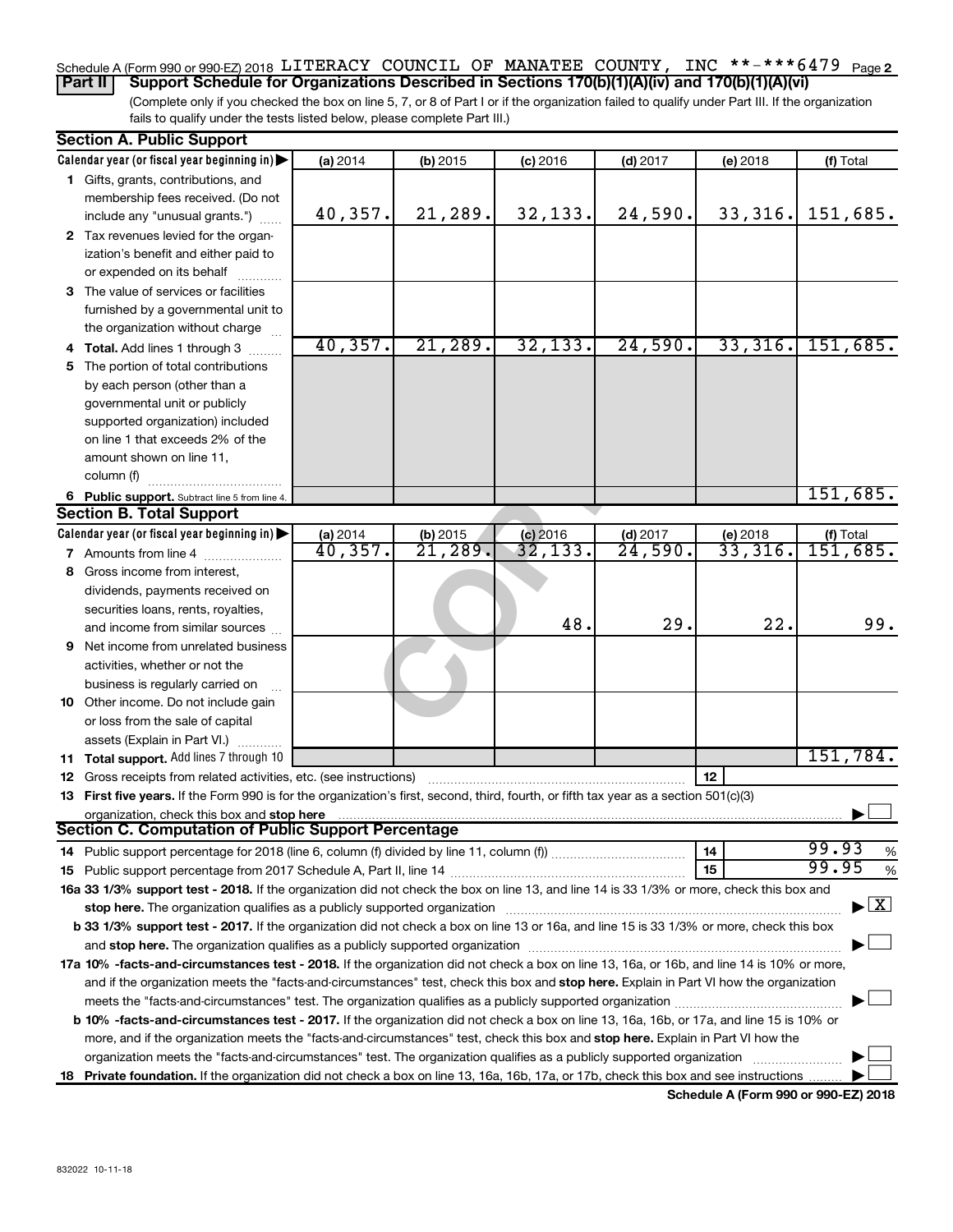## Schedule A (Form 990 or 990-EZ) 2018 LITERACY COUNCIL OF MANATEE COUNTY, INC \*\*-\*\*\*6479  $_{\sf Page}$  3 **Part III Support Schedule for Organizations Described in Section 509(a)(2)**

(Complete only if you checked the box on line 10 of Part I or if the organization failed to qualify under Part II. If the organization fails to qualify under the tests listed below, please complete Part II.)

| <b>Section A. Public Support</b>                                                                                                                                                                                               |          |          |            |            |          |           |
|--------------------------------------------------------------------------------------------------------------------------------------------------------------------------------------------------------------------------------|----------|----------|------------|------------|----------|-----------|
| Calendar year (or fiscal year beginning in)                                                                                                                                                                                    | (a) 2014 | (b) 2015 | $(c)$ 2016 | $(d)$ 2017 | (e) 2018 | (f) Total |
| 1 Gifts, grants, contributions, and                                                                                                                                                                                            |          |          |            |            |          |           |
| membership fees received. (Do not                                                                                                                                                                                              |          |          |            |            |          |           |
| include any "unusual grants.")                                                                                                                                                                                                 |          |          |            |            |          |           |
| 2 Gross receipts from admissions,                                                                                                                                                                                              |          |          |            |            |          |           |
| merchandise sold or services per-                                                                                                                                                                                              |          |          |            |            |          |           |
| formed, or facilities furnished in                                                                                                                                                                                             |          |          |            |            |          |           |
| any activity that is related to the<br>organization's tax-exempt purpose                                                                                                                                                       |          |          |            |            |          |           |
| 3 Gross receipts from activities that                                                                                                                                                                                          |          |          |            |            |          |           |
| are not an unrelated trade or bus-                                                                                                                                                                                             |          |          |            |            |          |           |
| iness under section 513                                                                                                                                                                                                        |          |          |            |            |          |           |
| 4 Tax revenues levied for the organ-                                                                                                                                                                                           |          |          |            |            |          |           |
| ization's benefit and either paid to                                                                                                                                                                                           |          |          |            |            |          |           |
| or expended on its behalf                                                                                                                                                                                                      |          |          |            |            |          |           |
| 5 The value of services or facilities                                                                                                                                                                                          |          |          |            |            |          |           |
| furnished by a governmental unit to                                                                                                                                                                                            |          |          |            |            |          |           |
| the organization without charge                                                                                                                                                                                                |          |          |            |            |          |           |
| 6 Total. Add lines 1 through 5                                                                                                                                                                                                 |          |          |            |            |          |           |
| 7a Amounts included on lines 1, 2, and                                                                                                                                                                                         |          |          |            |            |          |           |
| 3 received from disqualified persons                                                                                                                                                                                           |          |          |            |            |          |           |
| <b>b</b> Amounts included on lines 2 and 3 received                                                                                                                                                                            |          |          |            |            |          |           |
| from other than disqualified persons that                                                                                                                                                                                      |          |          |            |            |          |           |
| exceed the greater of \$5,000 or 1% of the<br>amount on line 13 for the year                                                                                                                                                   |          |          |            |            |          |           |
| c Add lines 7a and 7b                                                                                                                                                                                                          |          |          |            |            |          |           |
| 8 Public support. (Subtract line 7c from line 6.)                                                                                                                                                                              |          |          |            |            |          |           |
| <b>Section B. Total Support</b>                                                                                                                                                                                                |          |          |            |            |          |           |
| Calendar year (or fiscal year beginning in)                                                                                                                                                                                    | (a) 2014 | (b) 2015 | $(c)$ 2016 | $(d)$ 2017 | (e) 2018 | (f) Total |
| 9 Amounts from line 6                                                                                                                                                                                                          |          |          |            |            |          |           |
| <b>10a</b> Gross income from interest,                                                                                                                                                                                         |          |          |            |            |          |           |
| dividends, payments received on                                                                                                                                                                                                |          |          |            |            |          |           |
| securities loans, rents, royalties,<br>and income from similar sources                                                                                                                                                         |          |          |            |            |          |           |
| <b>b</b> Unrelated business taxable income                                                                                                                                                                                     |          |          |            |            |          |           |
| (less section 511 taxes) from businesses                                                                                                                                                                                       |          |          |            |            |          |           |
| acquired after June 30, 1975                                                                                                                                                                                                   |          |          |            |            |          |           |
| c Add lines 10a and 10b                                                                                                                                                                                                        |          |          |            |            |          |           |
| <b>11</b> Net income from unrelated business                                                                                                                                                                                   |          |          |            |            |          |           |
| activities not included in line 10b.                                                                                                                                                                                           |          |          |            |            |          |           |
| whether or not the business is<br>regularly carried on                                                                                                                                                                         |          |          |            |            |          |           |
| <b>12</b> Other income. Do not include gain                                                                                                                                                                                    |          |          |            |            |          |           |
| or loss from the sale of capital<br>assets (Explain in Part VI.)                                                                                                                                                               |          |          |            |            |          |           |
| <b>13</b> Total support. (Add lines 9, 10c, 11, and 12.)                                                                                                                                                                       |          |          |            |            |          |           |
| 14 First five years. If the Form 990 is for the organization's first, second, third, fourth, or fifth tax year as a section 501(c)(3) organization,                                                                            |          |          |            |            |          |           |
| check this box and stop here measurements are all the state of the state of the state of the state of the state of the state of the state of the state of the state of the state of the state of the state of the state of the |          |          |            |            |          |           |
| Section C. Computation of Public Support Percentage                                                                                                                                                                            |          |          |            |            |          |           |
| 15 Public support percentage for 2018 (line 8, column (f), divided by line 13, column (f) <i></i>                                                                                                                              |          |          |            |            | 15       | %         |
| 16 Public support percentage from 2017 Schedule A, Part III, line 15                                                                                                                                                           |          |          |            |            | 16       | %         |
| Section D. Computation of Investment Income Percentage                                                                                                                                                                         |          |          |            |            |          |           |
| 17 Investment income percentage for 2018 (line 10c, column (f), divided by line 13, column (f))                                                                                                                                |          |          |            |            | 17       | %         |
| 18 Investment income percentage from 2017 Schedule A, Part III, line 17                                                                                                                                                        |          |          |            |            | 18       | %         |
| 19a 33 1/3% support tests - 2018. If the organization did not check the box on line 14, and line 15 is more than 33 1/3%, and line 17 is not                                                                                   |          |          |            |            |          |           |
| more than 33 1/3%, check this box and stop here. The organization qualifies as a publicly supported organization                                                                                                               |          |          |            |            |          |           |
| <b>b 33 1/3% support tests - 2017.</b> If the organization did not check a box on line 14 or line 19a, and line 16 is more than 33 1/3%, and                                                                                   |          |          |            |            |          |           |
| line 18 is not more than 33 1/3%, check this box and stop here. The organization qualifies as a publicly supported organization                                                                                                |          |          |            |            |          |           |
|                                                                                                                                                                                                                                |          |          |            |            |          |           |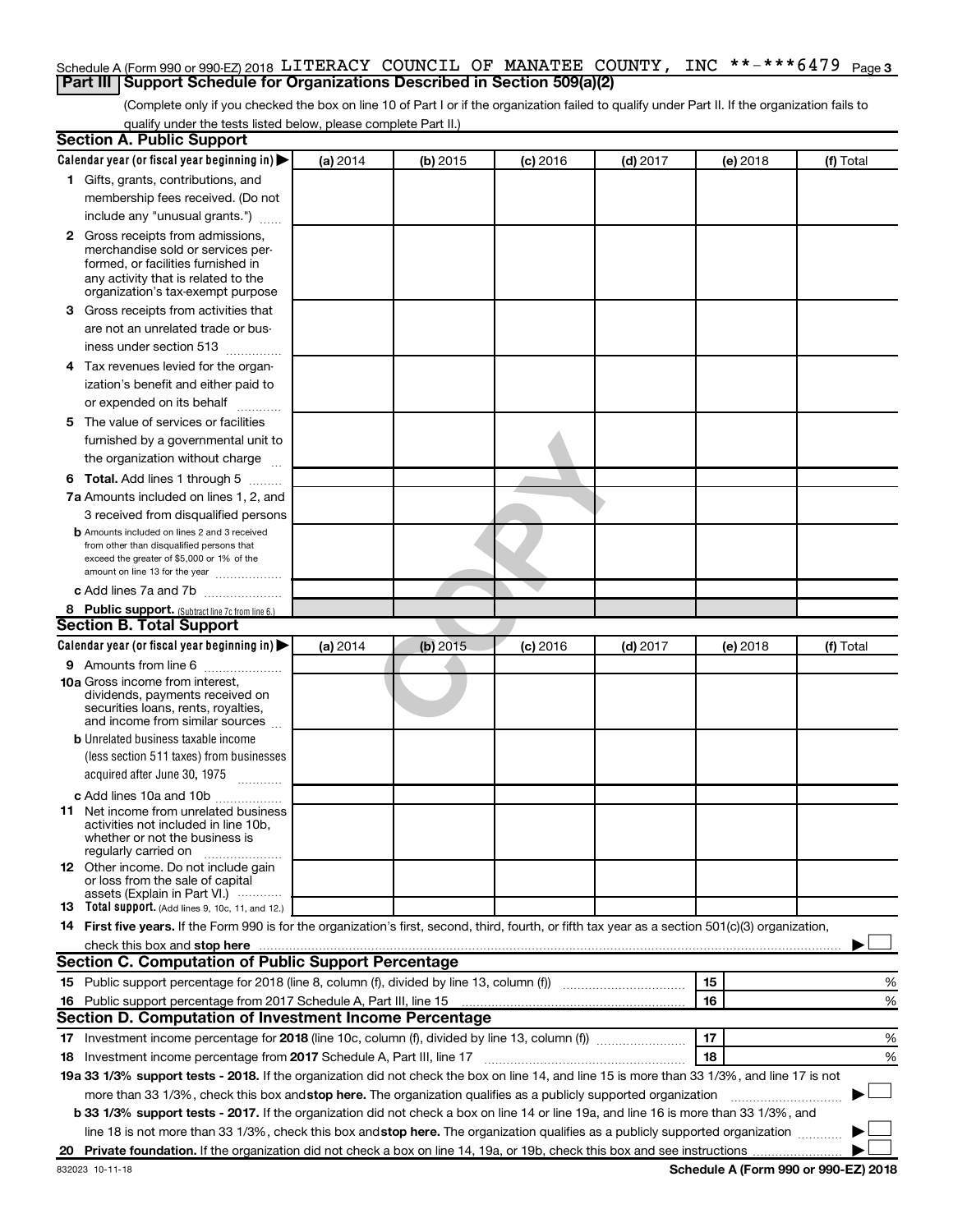#### INC \*\*-\*\*\*6479  $_{\text{Paqe 4}}$ Schedule A (Form 990 or 990-EZ) 2018 LITERACY COUNCIL OF MANATEE COUNTY, INC \*\*-\*\*\*6479 Page

# **Part IV Supporting Organizations**

(Complete only if you checked a box in line 12 on Part I. If you checked 12a of Part I, complete Sections A and B. If you checked 12b of Part I, complete Sections A and C. If you checked 12c of Part I, complete Sections A, D, and E. If you checked 12d of Part I, complete Sections A and D, and complete Part V.)

## **Section A. All Supporting Organizations**

- **1** Are all of the organization's supported organizations listed by name in the organization's governing documents? If "No," describe in Part VI how the supported organizations are designated. If designated by *class or purpose, describe the designation. If historic and continuing relationship, explain.*
- **2** Did the organization have any supported organization that does not have an IRS determination of status under section 509(a)(1) or (2)? If "Yes," explain in Part **VI** how the organization determined that the supported *organization was described in section 509(a)(1) or (2).*
- **3a** Did the organization have a supported organization described in section 501(c)(4), (5), or (6)? If "Yes," answer *(b) and (c) below.*
- **b** Did the organization confirm that each supported organization qualified under section 501(c)(4), (5), or (6) and satisfied the public support tests under section 509(a)(2)? If "Yes," describe in Part VI when and how the *organization made the determination.*
- **c** Did the organization ensure that all support to such organizations was used exclusively for section 170(c)(2)(B) purposes? If "Yes," explain in Part VI what controls the organization put in place to ensure such use.
- **4 a** *If* Was any supported organization not organized in the United States ("foreign supported organization")? *"Yes," and if you checked 12a or 12b in Part I, answer (b) and (c) below.*
- **b** Did the organization have ultimate control and discretion in deciding whether to make grants to the foreign supported organization? If "Yes," describe in Part VI how the organization had such control and discretion *despite being controlled or supervised by or in connection with its supported organizations.*
- **c** Did the organization support any foreign supported organization that does not have an IRS determination under sections 501(c)(3) and 509(a)(1) or (2)? If "Yes," explain in Part VI what controls the organization used *to ensure that all support to the foreign supported organization was used exclusively for section 170(c)(2)(B) purposes.*
- the United States ("foreign supported organizity wer (b) and (c) below.<br>
Constraint in deciding whether to make grants to **VI** how the organization had such control and mection with its supported organizations.<br>
do organiz **5a** Did the organization add, substitute, or remove any supported organizations during the tax year? If "Yes," answer (b) and (c) below (if applicable). Also, provide detail in **Part VI,** including (i) the names and EIN *numbers of the supported organizations added, substituted, or removed; (ii) the reasons for each such action; (iii) the authority under the organization's organizing document authorizing such action; and (iv) how the action was accomplished (such as by amendment to the organizing document).*
- **b** Type I or Type II only. Was any added or substituted supported organization part of a class already designated in the organization's organizing document?
- **c Substitutions only.**  Was the substitution the result of an event beyond the organization's control?
- **6** Did the organization provide support (whether in the form of grants or the provision of services or facilities) to **Part VI.** support or benefit one or more of the filing organization's supported organizations? If "Yes," provide detail in anyone other than (i) its supported organizations, (ii) individuals that are part of the charitable class benefited by one or more of its supported organizations, or (iii) other supporting organizations that also
- **7** Did the organization provide a grant, loan, compensation, or other similar payment to a substantial contributor regard to a substantial contributor? If "Yes," complete Part I of Schedule L (Form 990 or 990-EZ). (as defined in section 4958(c)(3)(C)), a family member of a substantial contributor, or a 35% controlled entity with
- **8** Did the organization make a loan to a disqualified person (as defined in section 4958) not described in line 7? *If "Yes," complete Part I of Schedule L (Form 990 or 990-EZ).*
- **9 a** Was the organization controlled directly or indirectly at any time during the tax year by one or more in section 509(a)(1) or (2))? If "Yes," provide detail in **Part VI.** disqualified persons as defined in section 4946 (other than foundation managers and organizations described
- **b** Did one or more disqualified persons (as defined in line 9a) hold a controlling interest in any entity in which the supporting organization had an interest? If "Yes," provide detail in Part VI.
- **c** Did a disqualified person (as defined in line 9a) have an ownership interest in, or derive any personal benefit from, assets in which the supporting organization also had an interest? If "Yes," provide detail in Part VI.
- **10 a** Was the organization subject to the excess business holdings rules of section 4943 because of section supporting organizations)? If "Yes," answer 10b below. 4943(f) (regarding certain Type II supporting organizations, and all Type III non-functionally integrated
	- **b** Did the organization have any excess business holdings in the tax year? (Use Schedule C, Form 4720, to *determine whether the organization had excess business holdings.)*

**1 2 3a 3b 3c 4a 4b 4c 5a 5b 5c 6 7 8 9a 9b 9c 10a**

**Yes No**

**10b**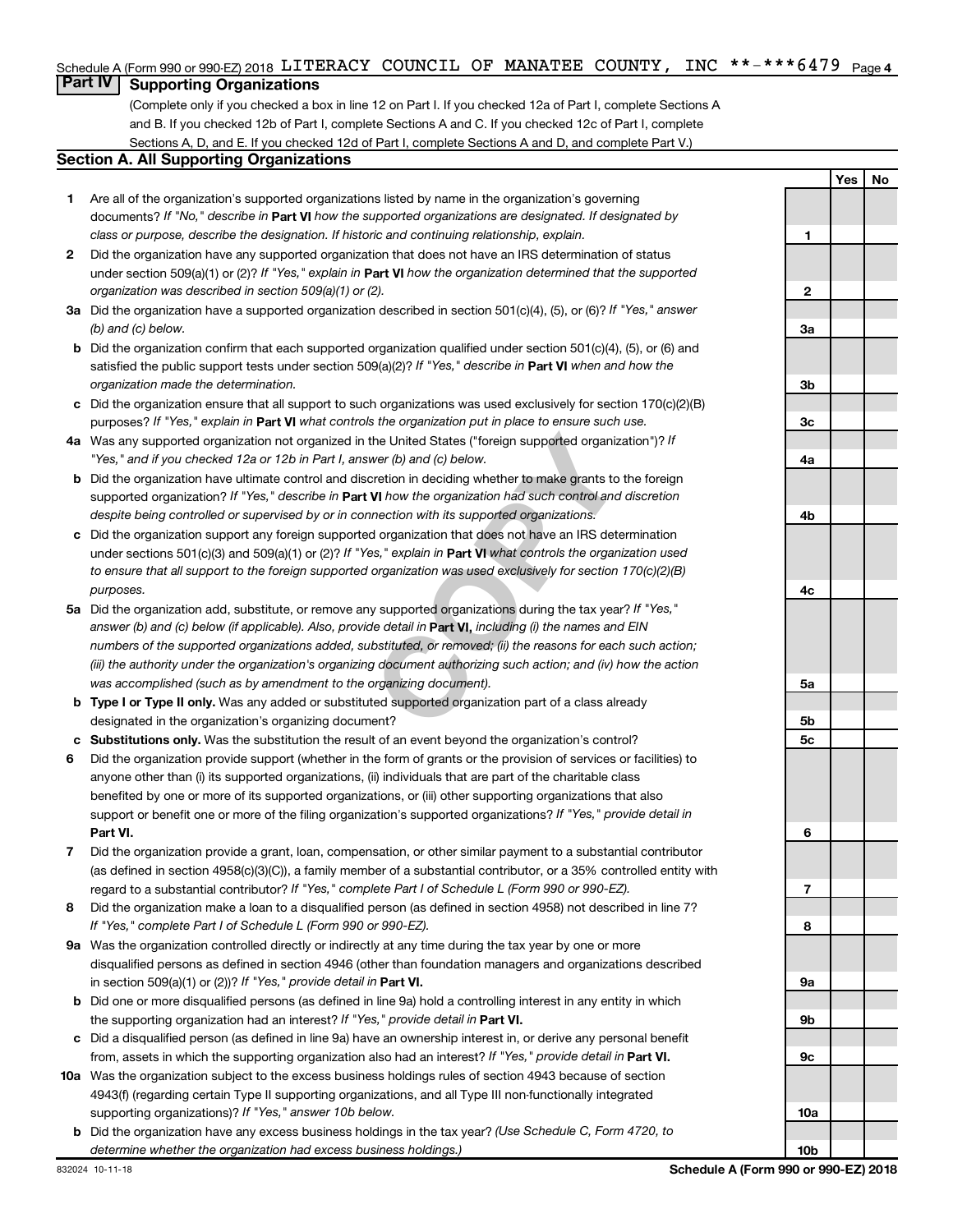#### Schedule A (Form 990 or 990-EZ) 2018 LITERACY COUNCIL OF MANATEE COUNTY,INC \*\*-\*\*\*\*64 /9 Page 5 **Part IV Supporting Organizations** *(continued)* LITERACY COUNCIL OF MANATEE COUNTY, INC \*\*-\*\*\*6479

|    | - - - - - ອ                                                                                                                                                                  |                |     |    |
|----|------------------------------------------------------------------------------------------------------------------------------------------------------------------------------|----------------|-----|----|
|    |                                                                                                                                                                              |                | Yes | No |
| 11 | Has the organization accepted a gift or contribution from any of the following persons?                                                                                      |                |     |    |
| а  | A person who directly or indirectly controls, either alone or together with persons described in (b) and (c)                                                                 |                |     |    |
|    | below, the governing body of a supported organization?                                                                                                                       | 11a            |     |    |
|    | <b>b</b> A family member of a person described in (a) above?                                                                                                                 | 11b<br>11c     |     |    |
|    | c A 35% controlled entity of a person described in (a) or (b) above? If "Yes" to a, b, or c, provide detail in Part VI.<br><b>Section B. Type I Supporting Organizations</b> |                |     |    |
|    |                                                                                                                                                                              |                | Yes | No |
| 1. | Did the directors, trustees, or membership of one or more supported organizations have the power to                                                                          |                |     |    |
|    | regularly appoint or elect at least a majority of the organization's directors or trustees at all times during the                                                           |                |     |    |
|    | tax year? If "No," describe in Part VI how the supported organization(s) effectively operated, supervised, or                                                                |                |     |    |
|    | controlled the organization's activities. If the organization had more than one supported organization,                                                                      |                |     |    |
|    | describe how the powers to appoint and/or remove directors or trustees were allocated among the supported                                                                    |                |     |    |
|    | organizations and what conditions or restrictions, if any, applied to such powers during the tax year.                                                                       | 1              |     |    |
| 2  | Did the organization operate for the benefit of any supported organization other than the supported                                                                          |                |     |    |
|    | organization(s) that operated, supervised, or controlled the supporting organization? If "Yes," explain in                                                                   |                |     |    |
|    | Part VI how providing such benefit carried out the purposes of the supported organization(s) that operated,                                                                  |                |     |    |
|    | supervised, or controlled the supporting organization.                                                                                                                       | $\mathbf{2}$   |     |    |
|    | <b>Section C. Type II Supporting Organizations</b>                                                                                                                           |                |     |    |
|    |                                                                                                                                                                              |                | Yes | No |
| 1. | Were a majority of the organization's directors or trustees during the tax year also a majority of the directors                                                             |                |     |    |
|    | or trustees of each of the organization's supported organization(s)? If "No," describe in Part VI how control                                                                |                |     |    |
|    | or management of the supporting organization was vested in the same persons that controlled or managed                                                                       |                |     |    |
|    | the supported organization(s).                                                                                                                                               | 1              |     |    |
|    | <b>Section D. All Type III Supporting Organizations</b>                                                                                                                      |                |     |    |
|    |                                                                                                                                                                              |                | Yes | No |
| 1. | Did the organization provide to each of its supported organizations, by the last day of the fifth month of the                                                               |                |     |    |
|    | organization's tax year, (i) a written notice describing the type and amount of support provided during the prior tax                                                        |                |     |    |
|    | year, (ii) a copy of the Form 990 that was most recently filed as of the date of notification, and (iii) copies of the                                                       |                |     |    |
|    | organization's governing documents in effect on the date of notification, to the extent not previously provided?                                                             | 1              |     |    |
| 2  | Were any of the organization's officers, directors, or trustees either (i) appointed or elected by the supported                                                             |                |     |    |
|    | organization(s) or (ii) serving on the governing body of a supported organization? If "No," explain in Part VI how                                                           |                |     |    |
|    | the organization maintained a close and continuous working relationship with the supported organization(s).                                                                  | 2              |     |    |
| 3  | By reason of the relationship described in (2), did the organization's supported organizations have a                                                                        |                |     |    |
|    | significant voice in the organization's investment policies and in directing the use of the organization's                                                                   |                |     |    |
|    | income or assets at all times during the tax year? If "Yes," describe in Part VI the role the organization's                                                                 |                |     |    |
|    | supported organizations played in this regard.<br>Section E. Type III Functionally Integrated Supporting Organizations                                                       | 3              |     |    |
| 1  | Check the box next to the method that the organization used to satisfy the Integral Part Test during the yealsee instructions).                                              |                |     |    |
| а  | The organization satisfied the Activities Test. Complete line 2 below.                                                                                                       |                |     |    |
| b  | The organization is the parent of each of its supported organizations. Complete line 3 below.                                                                                |                |     |    |
| c  | The organization supported a governmental entity. Describe in Part VI how you supported a government entity (see instructions).                                              |                |     |    |
| 2  | Activities Test. Answer (a) and (b) below.                                                                                                                                   |                | Yes | No |
| a  | Did substantially all of the organization's activities during the tax year directly further the exempt purposes of                                                           |                |     |    |
|    | the supported organization(s) to which the organization was responsive? If "Yes," then in Part VI identify                                                                   |                |     |    |
|    | those supported organizations and explain how these activities directly furthered their exempt purposes,                                                                     |                |     |    |
|    | how the organization was responsive to those supported organizations, and how the organization determined                                                                    |                |     |    |
|    | that these activities constituted substantially all of its activities.                                                                                                       | 2a             |     |    |
|    | <b>b</b> Did the activities described in (a) constitute activities that, but for the organization's involvement, one or more                                                 |                |     |    |
|    | of the organization's supported organization(s) would have been engaged in? If "Yes," explain in Part VI the                                                                 |                |     |    |
|    | reasons for the organization's position that its supported organization(s) would have engaged in these                                                                       |                |     |    |
|    | activities but for the organization's involvement.                                                                                                                           | 2b             |     |    |
| З  | Parent of Supported Organizations. Answer (a) and (b) below.                                                                                                                 |                |     |    |
| a  | Did the organization have the power to regularly appoint or elect a majority of the officers, directors, or                                                                  |                |     |    |
|    | trustees of each of the supported organizations? Provide details in Part VI.                                                                                                 | За             |     |    |
| b  | Did the organization exercise a substantial degree of direction over the policies, programs, and activities of each                                                          |                |     |    |
|    | of its supported organizations? If "Yes," describe in Part VI the role played by the organization in this regard.                                                            | 3 <sub>b</sub> |     |    |

**Schedule A (Form 990 or 990-EZ) 2018**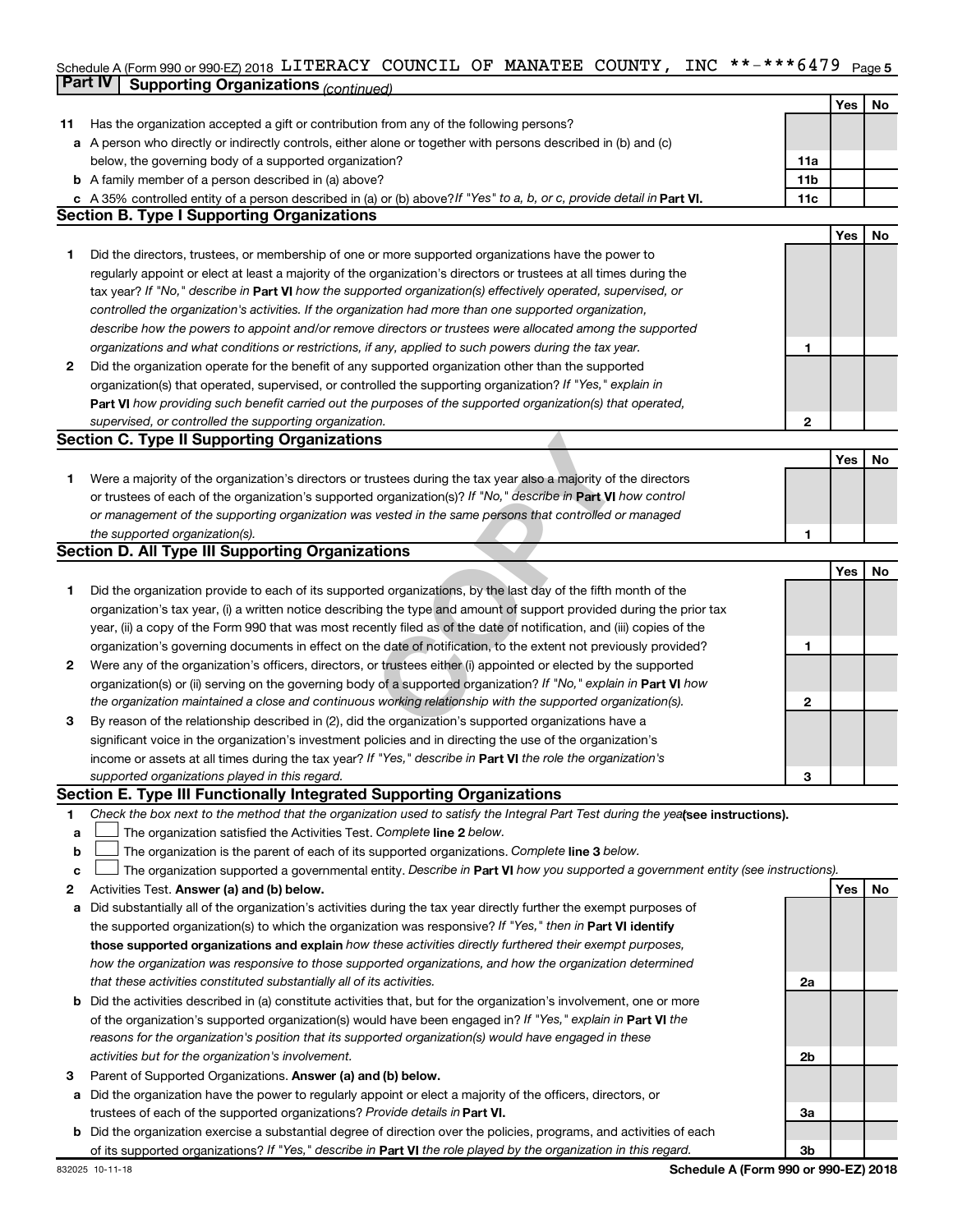|  | Schedule A (Form 990 or 990-EZ) 2018 <code>LITERACY COUNCIL OF MANATEE COUNTY</code> , <code>INC **–***6479</code> <code>Page 6</code>                    |  |  |  |  |
|--|-----------------------------------------------------------------------------------------------------------------------------------------------------------|--|--|--|--|
|  | Part V   Type III Non-Functionally Integrated 509(a)(3) Supporting Organizations                                                                          |  |  |  |  |
|  | $\perp$ Check here if the organization satisfied the Integral Part Test as a qualifying trust on Nov. 20, 1970 (explain in Part VI.) See instructions. Al |  |  |  |  |

**1 Letter or if the organization satisfied the Integral Part Test as a qualifying trust on Nov. 20, 1970 (explain in Part VI.) See instructions. All** other Type III non-functionally integrated supporting organizations must complete Sections A through E.

|    | Section A - Adjusted Net Income                                              |                | (A) Prior Year | (B) Current Year<br>(optional) |
|----|------------------------------------------------------------------------------|----------------|----------------|--------------------------------|
| 1  | Net short-term capital gain                                                  | 1              |                |                                |
| 2  | Recoveries of prior-year distributions                                       | $\mathbf{2}$   |                |                                |
| 3  | Other gross income (see instructions)                                        | 3              |                |                                |
| 4  | Add lines 1 through 3                                                        | 4              |                |                                |
| 5  | Depreciation and depletion                                                   | 5              |                |                                |
| 6  | Portion of operating expenses paid or incurred for production or             |                |                |                                |
|    | collection of gross income or for management, conservation, or               |                |                |                                |
|    | maintenance of property held for production of income (see instructions)     | 6              |                |                                |
| 7  | Other expenses (see instructions)                                            | $\overline{7}$ |                |                                |
| 8  | Adjusted Net Income (subtract lines 5, 6, and 7 from line 4)                 | 8              |                |                                |
|    | <b>Section B - Minimum Asset Amount</b>                                      |                | (A) Prior Year | (B) Current Year<br>(optional) |
| 1. | Aggregate fair market value of all non-exempt-use assets (see                |                |                |                                |
|    | instructions for short tax year or assets held for part of year):            |                |                |                                |
|    | a Average monthly value of securities                                        | 1a             |                |                                |
|    | <b>b</b> Average monthly cash balances                                       | 1 <sub>b</sub> |                |                                |
|    | <b>c</b> Fair market value of other non-exempt-use assets                    | 1 <sub>c</sub> |                |                                |
|    | d Total (add lines 1a, 1b, and 1c)                                           | 1 <sub>d</sub> |                |                                |
|    | e Discount claimed for blockage or other                                     |                |                |                                |
|    | factors (explain in detail in Part VI):                                      |                |                |                                |
| 2  | Acquisition indebtedness applicable to non-exempt-use assets                 | $\mathbf{2}$   |                |                                |
| З  | Subtract line 2 from line 1d                                                 | 3              |                |                                |
| 4  | Cash deemed held for exempt use. Enter 1-1/2% of line 3 (for greater amount, |                |                |                                |
|    | see instructions)                                                            | 4              |                |                                |
| 5  | Net value of non-exempt-use assets (subtract line 4 from line 3)             | 5              |                |                                |
| 6  | Multiply line 5 by .035                                                      | 6              |                |                                |
| 7  | Recoveries of prior-year distributions                                       | $\overline{7}$ |                |                                |
| 8  | Minimum Asset Amount (add line 7 to line 6)                                  | 8              |                |                                |
|    | <b>Section C - Distributable Amount</b>                                      |                |                | <b>Current Year</b>            |
| 1  | Adjusted net income for prior year (from Section A, line 8, Column A)        | 1              |                |                                |
| 2  | Enter 85% of line 1                                                          | $\overline{2}$ |                |                                |
| 3  | Minimum asset amount for prior year (from Section B, line 8, Column A)       | 3              |                |                                |
| 4  | Enter greater of line 2 or line 3                                            | 4              |                |                                |
| 5  | Income tax imposed in prior year                                             | 5              |                |                                |
| 6  | <b>Distributable Amount.</b> Subtract line 5 from line 4, unless subject to  |                |                |                                |
|    | emergency temporary reduction (see instructions)                             | 6              |                |                                |
|    |                                                                              |                |                |                                |

**7** Check here if the current year is the organization's first as a non-functionally integrated Type III supporting organization (see † instructions).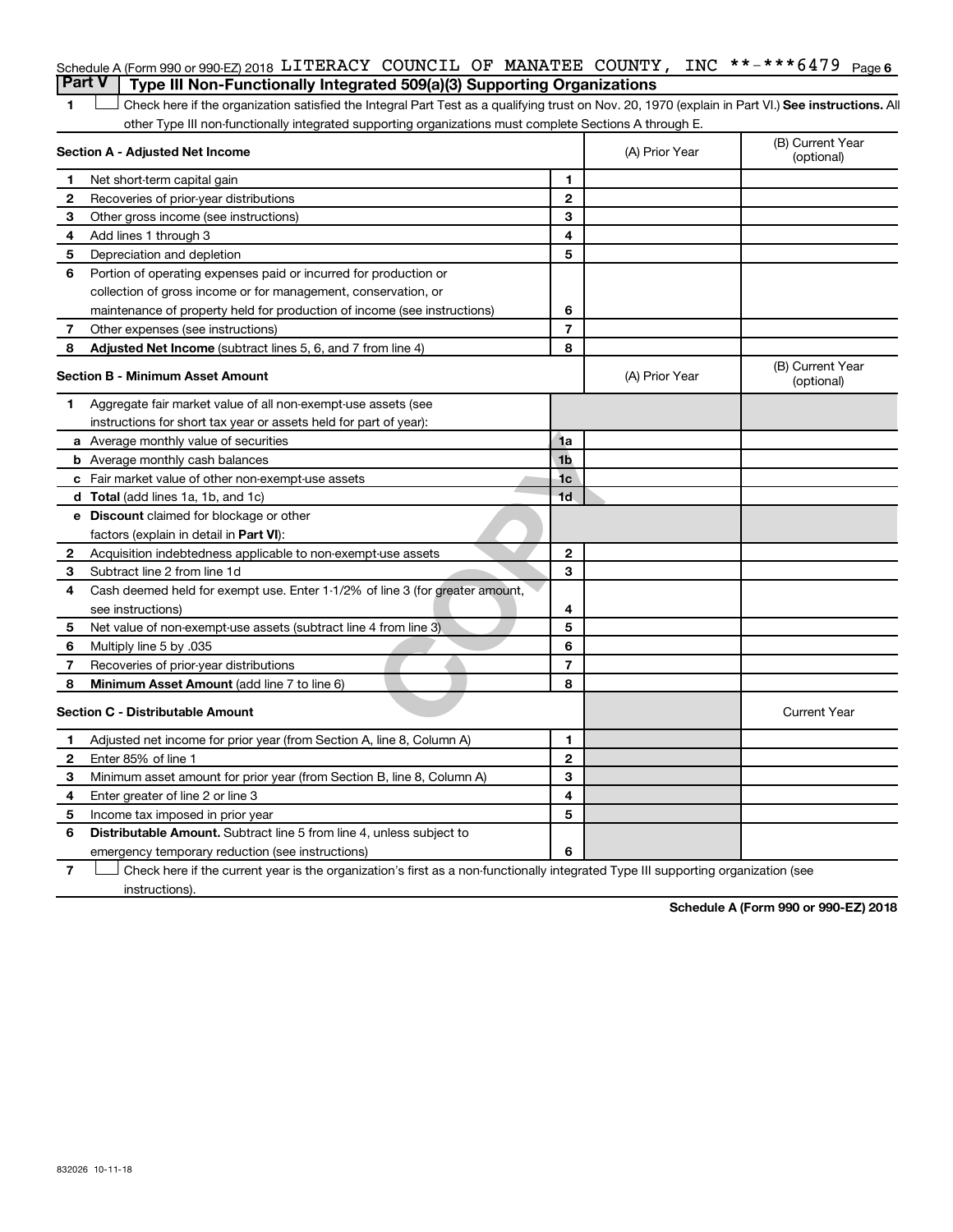#### Schedule A (Form 990 or 990-EZ) 2018 LITERACY COUNCIL OF MANATEE COUNTY, INC \*\*-\*\*\*6479 <sub>Page 7</sub>

| <b>Part V</b> | Type III Non-Functionally Integrated 509(a)(3) Supporting Organizations (continued)        |                             |                                       |                                         |
|---------------|--------------------------------------------------------------------------------------------|-----------------------------|---------------------------------------|-----------------------------------------|
|               | <b>Section D - Distributions</b>                                                           | <b>Current Year</b>         |                                       |                                         |
| 1             | Amounts paid to supported organizations to accomplish exempt purposes                      |                             |                                       |                                         |
| 2             | Amounts paid to perform activity that directly furthers exempt purposes of supported       |                             |                                       |                                         |
|               | organizations, in excess of income from activity                                           |                             |                                       |                                         |
| 3             | Administrative expenses paid to accomplish exempt purposes of supported organizations      |                             |                                       |                                         |
| 4             | Amounts paid to acquire exempt-use assets                                                  |                             |                                       |                                         |
| 5             | Qualified set-aside amounts (prior IRS approval required)                                  |                             |                                       |                                         |
| 6             | Other distributions (describe in <b>Part VI</b> ). See instructions.                       |                             |                                       |                                         |
| 7             | Total annual distributions. Add lines 1 through 6.                                         |                             |                                       |                                         |
| 8             | Distributions to attentive supported organizations to which the organization is responsive |                             |                                       |                                         |
|               | (provide details in Part VI). See instructions.                                            |                             |                                       |                                         |
| 9             | Distributable amount for 2018 from Section C, line 6                                       |                             |                                       |                                         |
| 10            | Line 8 amount divided by line 9 amount                                                     |                             |                                       |                                         |
|               |                                                                                            | (i)                         | (ii)                                  | (iii)                                   |
|               | <b>Section E - Distribution Allocations (see instructions)</b>                             | <b>Excess Distributions</b> | <b>Underdistributions</b><br>Pre-2018 | <b>Distributable</b><br>Amount for 2018 |
| 1             | Distributable amount for 2018 from Section C, line 6                                       |                             |                                       |                                         |
| $\mathbf{2}$  | Underdistributions, if any, for years prior to 2018 (reason-                               |                             |                                       |                                         |
|               | able cause required-explain in Part VI). See instructions.                                 |                             |                                       |                                         |
| 3             | Excess distributions carryover, if any, to 2018                                            |                             |                                       |                                         |
|               | a From 2013                                                                                |                             |                                       |                                         |
|               | <b>b</b> From 2014                                                                         |                             |                                       |                                         |
|               | c From 2015                                                                                |                             |                                       |                                         |
|               | d From 2016                                                                                |                             |                                       |                                         |
|               | e From 2017                                                                                |                             |                                       |                                         |
|               | <b>Total</b> of lines 3a through e                                                         |                             |                                       |                                         |
|               | <b>g</b> Applied to underdistributions of prior years                                      |                             |                                       |                                         |
|               | <b>h</b> Applied to 2018 distributable amount                                              |                             |                                       |                                         |
|               | Carryover from 2013 not applied (see instructions)                                         |                             |                                       |                                         |
|               | Remainder. Subtract lines 3g, 3h, and 3i from 3f.                                          |                             |                                       |                                         |
| 4             | Distributions for 2018 from Section D,                                                     |                             |                                       |                                         |
|               | line $7:$                                                                                  |                             |                                       |                                         |
|               | <b>a</b> Applied to underdistributions of prior years                                      |                             |                                       |                                         |
|               | <b>b</b> Applied to 2018 distributable amount                                              |                             |                                       |                                         |
| с             | Remainder. Subtract lines 4a and 4b from 4.                                                |                             |                                       |                                         |
| 5             | Remaining underdistributions for years prior to 2018, if                                   |                             |                                       |                                         |
|               | any. Subtract lines 3g and 4a from line 2. For result greater                              |                             |                                       |                                         |
|               | than zero, explain in Part VI. See instructions.                                           |                             |                                       |                                         |
| 6             | Remaining underdistributions for 2018. Subtract lines 3h                                   |                             |                                       |                                         |
|               | and 4b from line 1. For result greater than zero, explain in                               |                             |                                       |                                         |
|               | <b>Part VI.</b> See instructions.                                                          |                             |                                       |                                         |
| 7             | Excess distributions carryover to 2019. Add lines 3j                                       |                             |                                       |                                         |
|               | and 4c.                                                                                    |                             |                                       |                                         |
| 8             | Breakdown of line 7:                                                                       |                             |                                       |                                         |
|               | a Excess from 2014                                                                         |                             |                                       |                                         |
|               | <b>b</b> Excess from 2015                                                                  |                             |                                       |                                         |
|               | c Excess from 2016                                                                         |                             |                                       |                                         |
|               | d Excess from 2017                                                                         |                             |                                       |                                         |
|               | e Excess from 2018                                                                         |                             |                                       |                                         |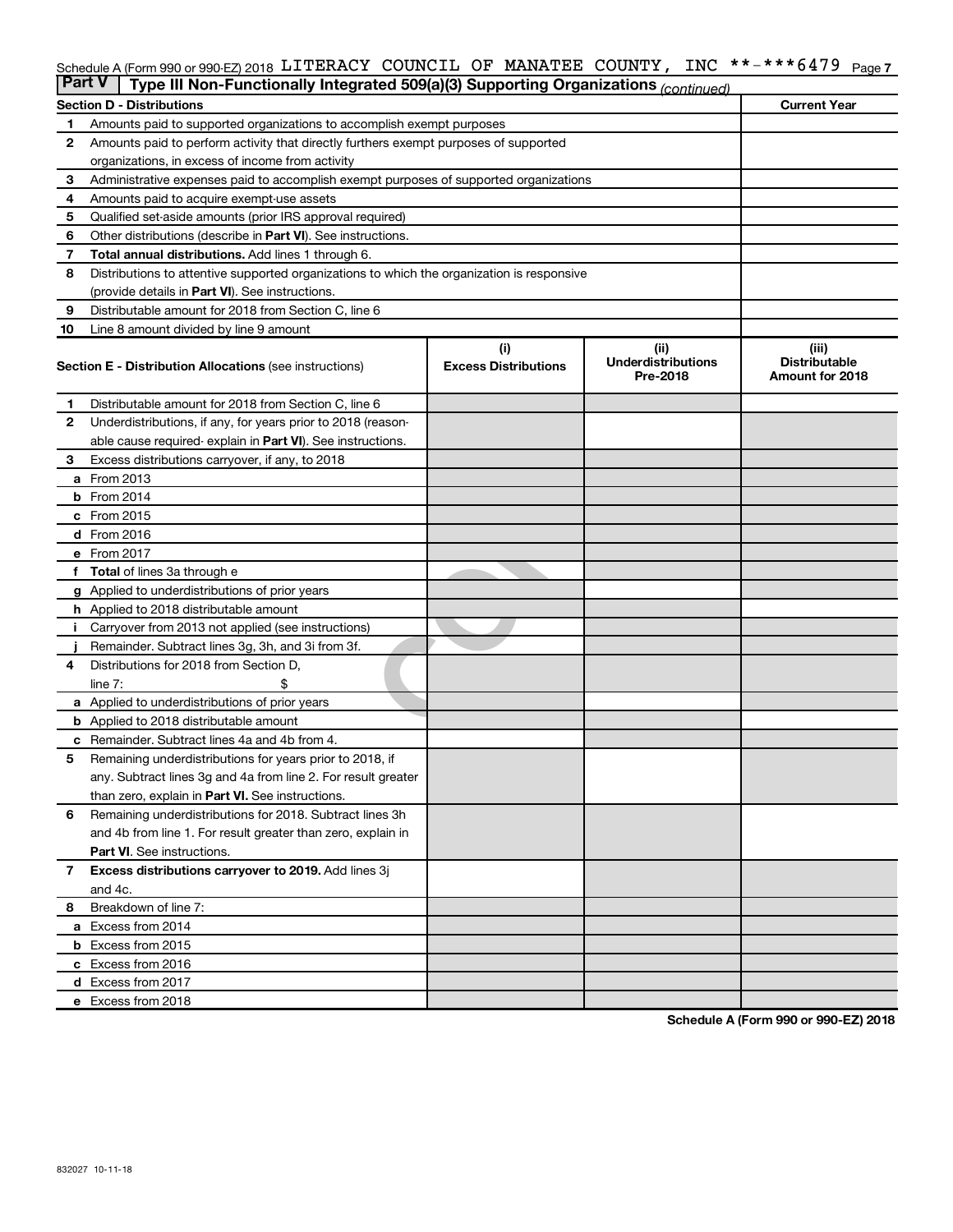|                |                     |  |                                                                                                                                 |  |  | Schedule A (Form 990 or 990-EZ) 2018 LITERACY COUNCIL OF MANATEE COUNTY, INC **-***6479 Page 8                                                                                                                                                                                                                                                                                                                                    |  |
|----------------|---------------------|--|---------------------------------------------------------------------------------------------------------------------------------|--|--|-----------------------------------------------------------------------------------------------------------------------------------------------------------------------------------------------------------------------------------------------------------------------------------------------------------------------------------------------------------------------------------------------------------------------------------|--|
| <b>Part VI</b> | (See instructions.) |  | Section D, lines 5, 6, and 8; and Part V, Section E, lines 2, 5, and 6. Also complete this part for any additional information. |  |  | Supplemental Information. Provide the explanations required by Part II, line 10; Part II, line 17a or 17b; Part III, line 12;<br>Part IV, Section A, lines 1, 2, 3b, 3c, 4b, 4c, 5a, 6, 9a, 9b, 9c, 11a, 11b, and 11c; Part IV, Section B, lines 1 and 2; Part IV, Section C,<br>line 1; Part IV, Section D, lines 2 and 3; Part IV, Section E, lines 1c, 2a, 2b, 3a, and 3b; Part V, line 1; Part V, Section B, line 1e; Part V, |  |
|                |                     |  |                                                                                                                                 |  |  |                                                                                                                                                                                                                                                                                                                                                                                                                                   |  |
|                |                     |  |                                                                                                                                 |  |  |                                                                                                                                                                                                                                                                                                                                                                                                                                   |  |
|                |                     |  |                                                                                                                                 |  |  |                                                                                                                                                                                                                                                                                                                                                                                                                                   |  |
|                |                     |  |                                                                                                                                 |  |  |                                                                                                                                                                                                                                                                                                                                                                                                                                   |  |
|                |                     |  |                                                                                                                                 |  |  |                                                                                                                                                                                                                                                                                                                                                                                                                                   |  |
|                |                     |  |                                                                                                                                 |  |  |                                                                                                                                                                                                                                                                                                                                                                                                                                   |  |
|                |                     |  |                                                                                                                                 |  |  |                                                                                                                                                                                                                                                                                                                                                                                                                                   |  |
|                |                     |  |                                                                                                                                 |  |  |                                                                                                                                                                                                                                                                                                                                                                                                                                   |  |
|                |                     |  |                                                                                                                                 |  |  |                                                                                                                                                                                                                                                                                                                                                                                                                                   |  |
|                |                     |  |                                                                                                                                 |  |  |                                                                                                                                                                                                                                                                                                                                                                                                                                   |  |
|                |                     |  |                                                                                                                                 |  |  |                                                                                                                                                                                                                                                                                                                                                                                                                                   |  |
|                |                     |  |                                                                                                                                 |  |  |                                                                                                                                                                                                                                                                                                                                                                                                                                   |  |
|                |                     |  |                                                                                                                                 |  |  |                                                                                                                                                                                                                                                                                                                                                                                                                                   |  |
|                |                     |  |                                                                                                                                 |  |  |                                                                                                                                                                                                                                                                                                                                                                                                                                   |  |
|                |                     |  |                                                                                                                                 |  |  |                                                                                                                                                                                                                                                                                                                                                                                                                                   |  |
|                |                     |  |                                                                                                                                 |  |  |                                                                                                                                                                                                                                                                                                                                                                                                                                   |  |
|                |                     |  |                                                                                                                                 |  |  |                                                                                                                                                                                                                                                                                                                                                                                                                                   |  |
|                |                     |  |                                                                                                                                 |  |  |                                                                                                                                                                                                                                                                                                                                                                                                                                   |  |
|                |                     |  |                                                                                                                                 |  |  |                                                                                                                                                                                                                                                                                                                                                                                                                                   |  |
|                |                     |  |                                                                                                                                 |  |  |                                                                                                                                                                                                                                                                                                                                                                                                                                   |  |
|                |                     |  |                                                                                                                                 |  |  |                                                                                                                                                                                                                                                                                                                                                                                                                                   |  |
|                |                     |  |                                                                                                                                 |  |  |                                                                                                                                                                                                                                                                                                                                                                                                                                   |  |
|                |                     |  |                                                                                                                                 |  |  |                                                                                                                                                                                                                                                                                                                                                                                                                                   |  |
|                |                     |  |                                                                                                                                 |  |  |                                                                                                                                                                                                                                                                                                                                                                                                                                   |  |
|                |                     |  |                                                                                                                                 |  |  |                                                                                                                                                                                                                                                                                                                                                                                                                                   |  |
|                |                     |  |                                                                                                                                 |  |  |                                                                                                                                                                                                                                                                                                                                                                                                                                   |  |
|                |                     |  |                                                                                                                                 |  |  |                                                                                                                                                                                                                                                                                                                                                                                                                                   |  |
|                |                     |  |                                                                                                                                 |  |  |                                                                                                                                                                                                                                                                                                                                                                                                                                   |  |
|                |                     |  |                                                                                                                                 |  |  |                                                                                                                                                                                                                                                                                                                                                                                                                                   |  |
|                |                     |  |                                                                                                                                 |  |  |                                                                                                                                                                                                                                                                                                                                                                                                                                   |  |
|                |                     |  |                                                                                                                                 |  |  |                                                                                                                                                                                                                                                                                                                                                                                                                                   |  |
|                |                     |  |                                                                                                                                 |  |  |                                                                                                                                                                                                                                                                                                                                                                                                                                   |  |
|                |                     |  |                                                                                                                                 |  |  |                                                                                                                                                                                                                                                                                                                                                                                                                                   |  |
|                |                     |  |                                                                                                                                 |  |  |                                                                                                                                                                                                                                                                                                                                                                                                                                   |  |
|                |                     |  |                                                                                                                                 |  |  |                                                                                                                                                                                                                                                                                                                                                                                                                                   |  |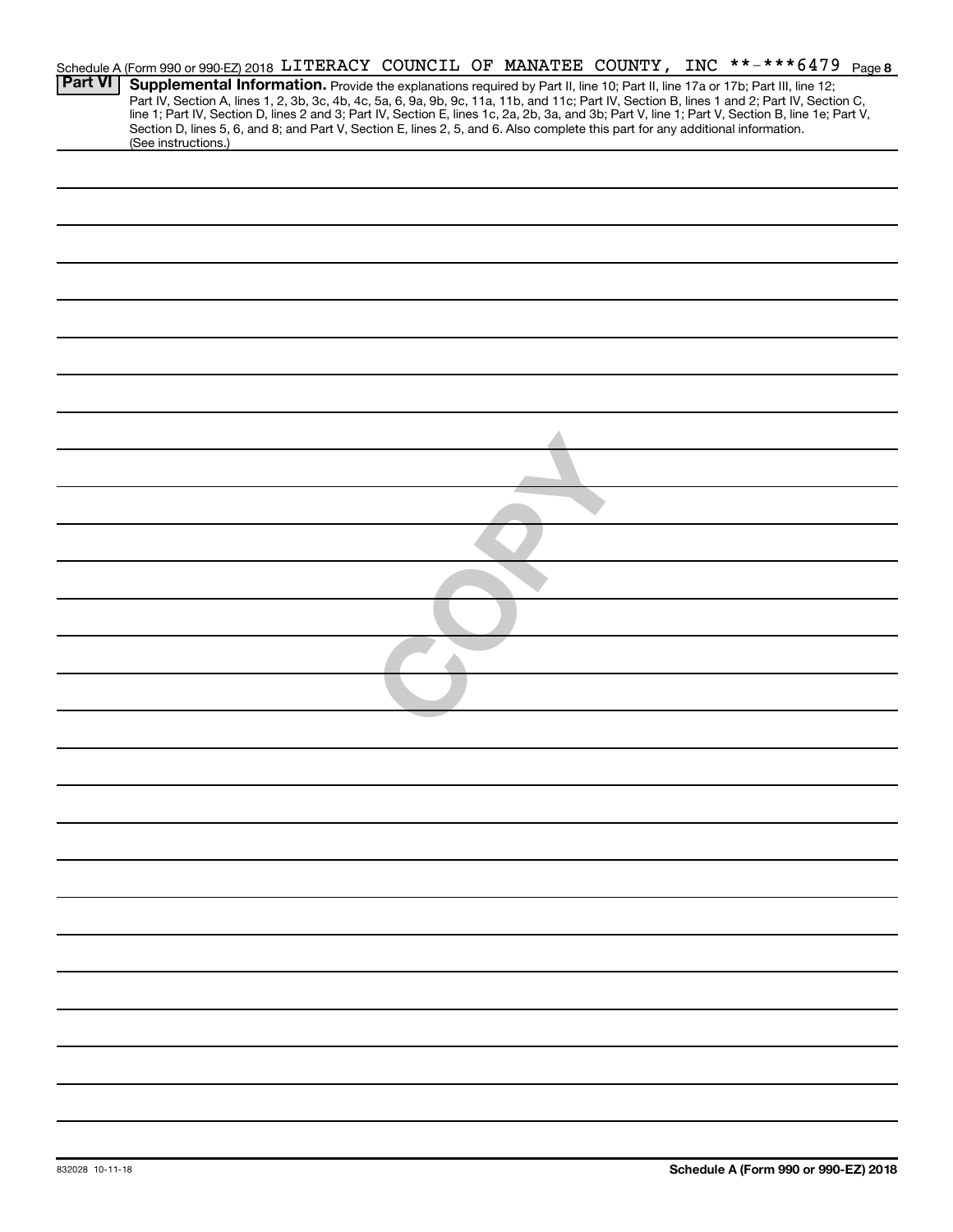| <b>SCHEDULE O</b><br>(Form 990 or 990-EZ)<br>Department of the Treasury<br>Internal Revenue Service | Supplemental Information to Form 990 or 990-EZ<br>Complete to provide information for responses to specific questions on<br>Form 990 or 990-EZ or to provide any additional information.<br>Attach to Form 990 or 990-EZ.<br>Go to www.irs.gov/Form990 for the latest information. |      |         | OMB No. 1545-0047<br><b>Open to Public</b><br>Inspection |        |
|-----------------------------------------------------------------------------------------------------|------------------------------------------------------------------------------------------------------------------------------------------------------------------------------------------------------------------------------------------------------------------------------------|------|---------|----------------------------------------------------------|--------|
| Name of the organization                                                                            | LITERACY COUNCIL OF MANATEE COUNTY, INC                                                                                                                                                                                                                                            |      |         | <b>Employer identification number</b><br>**-***6479      |        |
|                                                                                                     | FORM 990-EZ, PART I, LINE 4, OTHER INVESTMENT INCOME:                                                                                                                                                                                                                              |      |         |                                                          |        |
| DESCRIPTION OF PROPERTY:                                                                            |                                                                                                                                                                                                                                                                                    |      |         | <b>AMOUNT:</b>                                           |        |
| INTEREST INCOME                                                                                     |                                                                                                                                                                                                                                                                                    |      |         |                                                          | 22.    |
|                                                                                                     |                                                                                                                                                                                                                                                                                    |      |         |                                                          |        |
|                                                                                                     | FORM 990-EZ, PART I, LINE 16, OTHER EXPENSES:                                                                                                                                                                                                                                      |      |         |                                                          |        |
|                                                                                                     | DESCRIPTION OF OTHER EXPENSES:                                                                                                                                                                                                                                                     |      |         | AMOUNT:                                                  |        |
| <b>SUPPLIES</b>                                                                                     |                                                                                                                                                                                                                                                                                    |      |         |                                                          | 2,367. |
| TELEPHONE                                                                                           |                                                                                                                                                                                                                                                                                    |      |         |                                                          | 1,188. |
| <b>INSURANCE</b>                                                                                    |                                                                                                                                                                                                                                                                                    |      |         |                                                          | 1,235. |
| PAYROLL TAXES                                                                                       |                                                                                                                                                                                                                                                                                    |      |         |                                                          | 1,858. |
| DUES & SUBSCRIPTIONS                                                                                |                                                                                                                                                                                                                                                                                    |      |         |                                                          | 329.   |
| LICENSES & FEES                                                                                     |                                                                                                                                                                                                                                                                                    |      |         |                                                          | 203.   |
|                                                                                                     | COMPUTER/INTERNET/WEBSITE EXPENSE                                                                                                                                                                                                                                                  |      |         |                                                          | 2,091. |
| ADVERTISING/PROMOTION                                                                               |                                                                                                                                                                                                                                                                                    |      |         |                                                          | 50.    |
| <b>MISCELLANEOUS</b>                                                                                |                                                                                                                                                                                                                                                                                    |      |         |                                                          | 160.   |
|                                                                                                     | TOTAL TO FORM 990-EZ, LINE 16                                                                                                                                                                                                                                                      |      |         |                                                          | 9,481. |
|                                                                                                     | FORM 990-EZ, PART II, LINE 24, OTHER ASSETS:                                                                                                                                                                                                                                       |      |         |                                                          |        |
| DESCRIPTION                                                                                         |                                                                                                                                                                                                                                                                                    | BEG. | OF YEAR | END OF YEAR                                              |        |
|                                                                                                     | INVENTORIES FOR SALE OR USE                                                                                                                                                                                                                                                        |      | 2,103.  |                                                          | 2,728. |
| OTHER DEPRECIABLE ASSETS                                                                            |                                                                                                                                                                                                                                                                                    |      | 6,073.  |                                                          | 6,065. |
|                                                                                                     | TOTAL TO FORM 990-EZ, LINE 24                                                                                                                                                                                                                                                      |      | 8,176.  |                                                          | 8,793. |
|                                                                                                     | FORM 990-EZ, PART II, LINE 26, OTHER LIABILITIES:                                                                                                                                                                                                                                  |      |         |                                                          |        |
| DESCRIPTION                                                                                         |                                                                                                                                                                                                                                                                                    | BEG. | OF YEAR | END OF YEAR                                              |        |
|                                                                                                     | ACCOUNTS PAYABLE AND ACCRUED EXPENSES                                                                                                                                                                                                                                              |      | 430.    |                                                          | 256.   |
| 832211 10-10-18                                                                                     | LHA For Paperwork Reduction Act Notice, see the Instructions for Form 990 or 990-EZ.                                                                                                                                                                                               |      |         | Schedule O (Form 990 or 990-EZ) (2018)                   |        |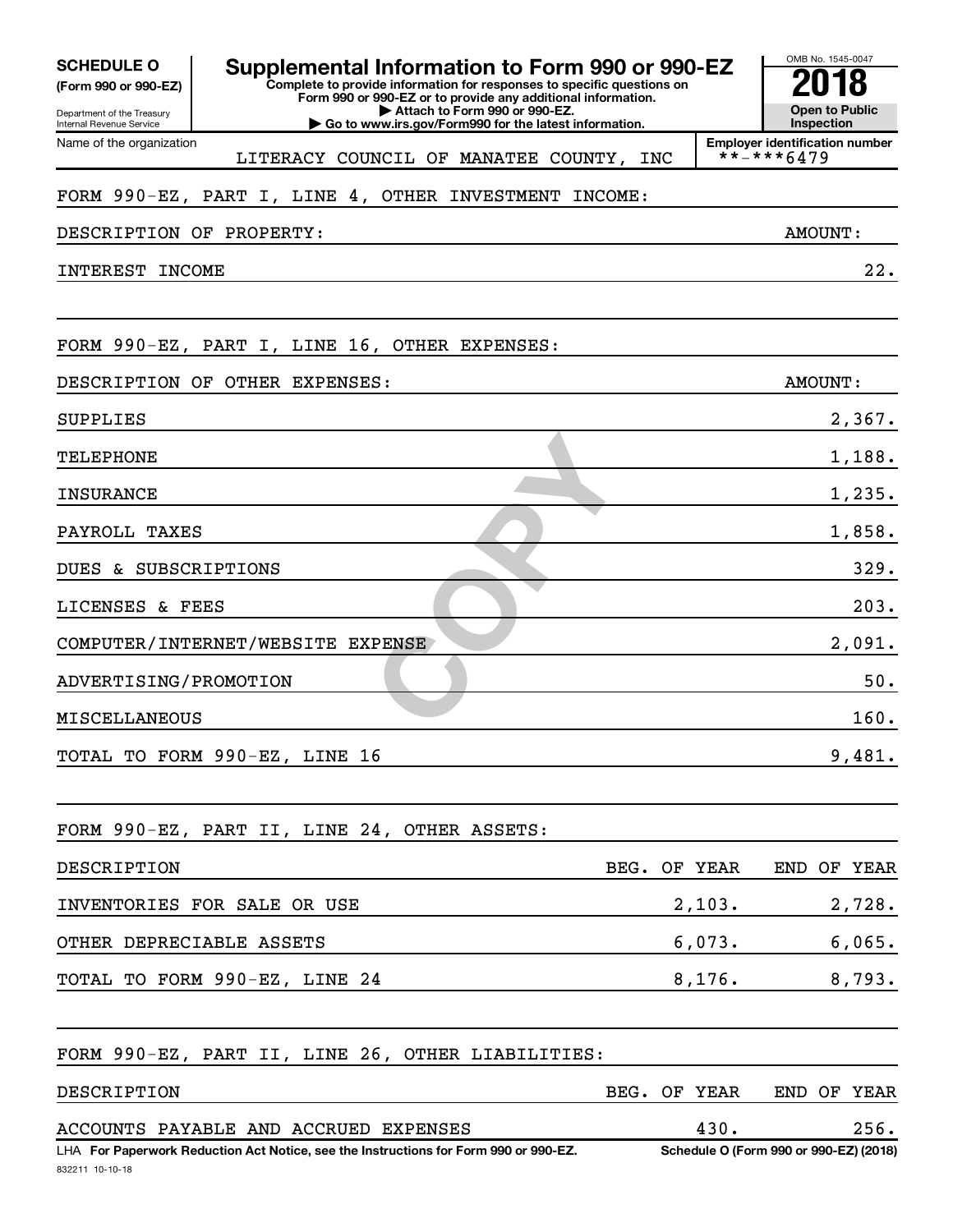FORM 990-EZ, PART III, LINE 28, PROGRAM SERVICE ACCOMPLISHMENTS:

ADULT EDUCATION PROGRAM - TEACH ANY ADULT THE ENGLISH

LANGUAGE OR TO IMPROVE THEIR CURRENT ENGLISH COMMUNICATION

SKILLS; INCREASE PUBLIC AWARENESS OF THE PROBLEMS OF

LITERACY IN TODAY'S SOCIETY.

FORM 990-EZ, PART V, INFORMATION REGARDING PERSONAL BENEFIT CONTRACTS:

THE ORGANIZATION DID NOT, DURING THE YEAR, RECEIVE ANY FUNDS, DIRECTLY,

RING THE YEAR, RECEIVE<br>
MS ON A PERSONAL BENEFI<br>
URING THE YEAR, PAY ANY<br>
BENEFIT CONTRACT. OR INDIRECTLY, TO PAY PREMIUMS ON A PERSONAL BENEFIT CONTRACT.

THE ORGANIZATION, DID NOT, DURING THE YEAR, PAY ANY PREMIUMS, DIRECTLY,

OR INDIRECTLY, ON A PERSONAL BENEFIT CONTRACT.